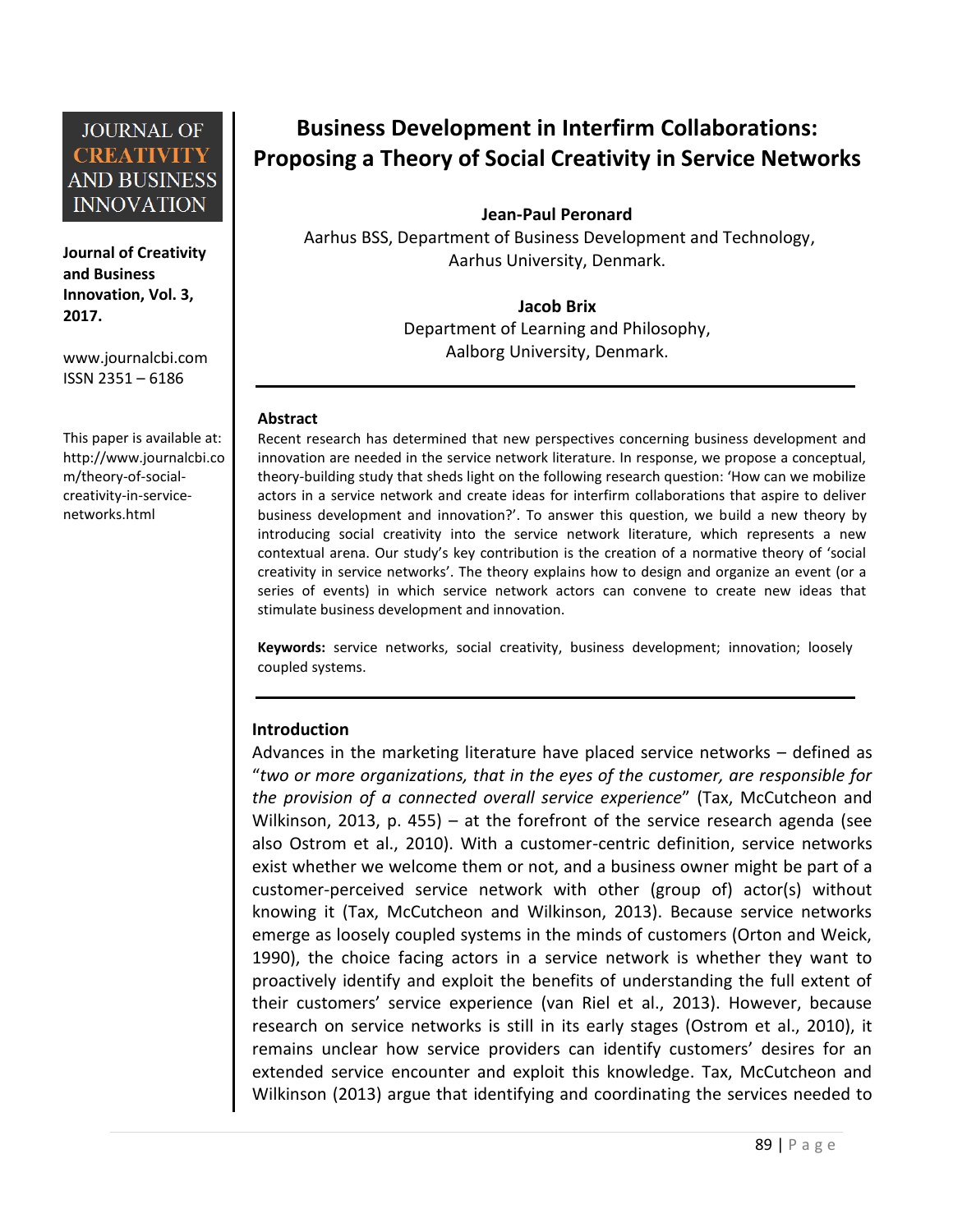**Journal of Creativity and Business Innovation, Vol. 3, 2017.**

[www.journalcbi.com](http://www.journalcbi.com/) ISSN 2351 – 6186

This paper is available at: [http://www.journalcbi.co](http://www.journalcbi.com/ideation-using-analogies.html) [m/theory-of-social](http://www.journalcbi.com/ideation-using-analogies.html)[creativity-in-service](http://www.journalcbi.com/ideation-using-analogies.html)[networks.html](http://www.journalcbi.com/ideation-using-analogies.html) 

fulfill customer expectations are at the center of such an endeavor, but these scholars do not account for how the identification and coordination processes can be operationalized. This leads us to pose the following question: "*How can we mobilize actors in a service network and create ideas for interfirm collaborations that aspire to deliver business development and innovation?"*

 Multiple theoretical perspectives can be utilized to provide answers for such question. In this paper, we delve into the literature on social creativity to find inspiration. Our interest in this theoretical lens stems from the research of Sonnenburg (2004), who writes that "*Owing to their synergetic potential of knowledge and their diversity human beings can often find better solutions for complex situations in collaboration than by working on their own"* (Sonnenburg, 2004 p.255). More recently, the importance of the social view on creativity was echoed by Glăveanu and Lubart (2014): "*Social interactions play a key formative, regulatory, motivational and informational role in relation to creative work. From 'internalized' to 'distant', other people are an integral part of the equation of creativity calling for a de-centring of the creative self and its re-centring in a social space of actions and interactions"* (Glăveanu and Lubart, 2014 p.29). Hence, there is an increasing interest in how socially oriented creativity can be used to stimulate idea generation in relation to business development and innovation. According to Duysters, De Man and Wildeman (1999); Henneberg, Gruber and Naudé (2012) and Tax, McCutcheon and Wilkinson (2013), this need for increased creativity is also relevant for service networks. These scholars' arguments are essentially threefold: An increase in social creativity can lead to 1) the creation of new market understandings, 2) the generation of more novel ideas, and 3) the identification of new service packages – all which are known features to stimulate business development and innovation. However, it is not sufficient to introduce a concept such as social creativity into a new contextual setting and hope that success occurs automatically (Baruah and Paulus, 2009).

#### **Purpose and goal of the study**

The *purpose* of our study is to discuss how service networks, as a new context, can benefit from the introduction of social creativity and improve the competitive advantage of service network actors. The *goal* of our study is to conceptualize and explain how service network actors can design and organize activities that stimulate social creativity in practice. We argue that this is an important endeavor because service network actors together have to both recognize new opportunities and develop these into activities that support and benefit the value propositions of each other's business models. To guide our study, we ask following process-related questions:

- *1. What is a service network?*
- *2. What is social creativity?*
- *3. How does social creativity relate to the service network context?*

 By providing answers to these questions, our study provides the following contributions to the call for research on new knowledge for business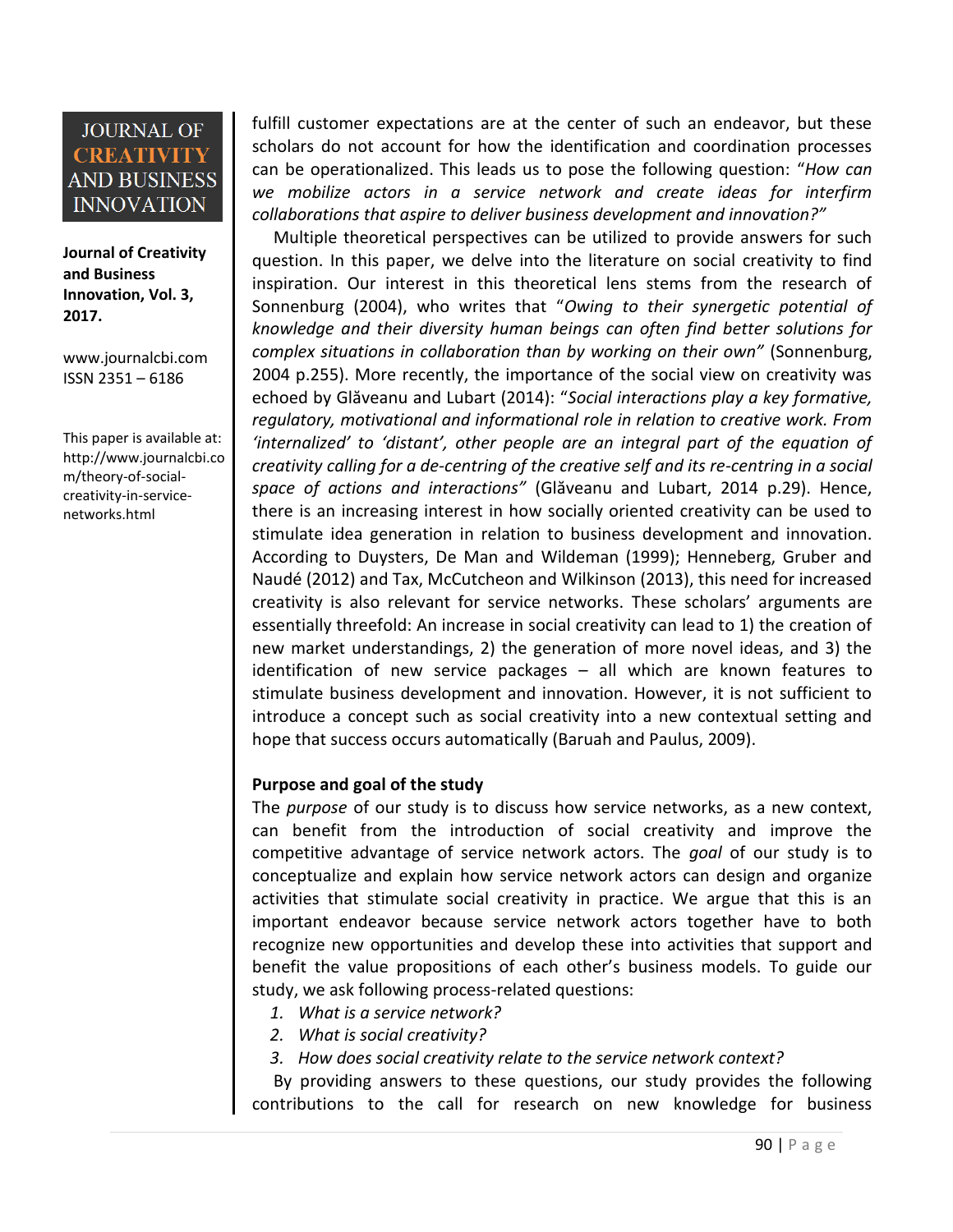**Journal of Creativity and Business Innovation, Vol. 3, 2017.**

[www.journalcbi.com](http://www.journalcbi.com/) ISSN 2351 – 6186

This paper is available at: [http://www.journalcbi.co](http://www.journalcbi.com/ideation-using-analogies.html) [m/theory-of-social](http://www.journalcbi.com/ideation-using-analogies.html)[creativity-in-service](http://www.journalcbi.com/ideation-using-analogies.html)[networks.html](http://www.journalcbi.com/ideation-using-analogies.html) 

development and innovation in service networks established by Morgan, Deeter-Schmelz and Moberg (2007); van Riel et al. (2013) and Tax, McCutcheon and Wilkinson (2013). Our main contribution is the creation of a normative theory of 'social creativity in service networks' that explains how to design and organize an event (or a series of events) in which service network actors can convene to create new ideas that stimulate business development and innovation. In addition, we echo the findings of Sonnenburg (2004) and Glăveanu and Lubart (2014) by reinforcing the importance of relying on social creativity to create novel ideas. Finally, our theory of 'social creativity in service networks' might be applicable for business development and innovation in other contexts that act as loosely coupled systems (Orton and Weick, 1990).

 The study will proceed as follows. First, we review the literature on service networks to identify and frame the contextual boundary for our theory building (Whetten, 1989; Colquitt and Zapata-Phelan, 2007). Second, we identify and review the theoretical building blocks of social creativity as well as establish how the elements of the theory are connected. Third, we utilize the review of the service network literature and the theoretical building blocks of social creativity to discuss and build the theory of 'social creativity in service networks'. Fourth, we present the implications and the limitations of our study, and finally the conclusion.

#### **Literature review**

Our effort to conceptualize how social creativity can stimulate business development and innovation for service network actors represents a theorybuilding approach (Colquitt and Zapata-Phelan, 2007). This is argued because we explore and discuss the relationship between two hitherto unrelated phenomena: *service networks* and *social creativity*. To guide the literature review in this bold endeavor, we utilize Whetten's (1989) recommendations to support us in our theory-building approach. According to Whetten (1989), a theoretical contribution has to respond to following key questions: "*What does the theory consist of?", "How are these elements related?"* and *"Why are these elements related like this?"*. These questions are answered in the literature review of social creativity. Moreover, Whetten (1989) explains that questions pertaining to *"Who is part of the process?",* "*Where is it occurring?"* and "*When is it happening?"* assist in setting the temporal and contextual boundaries of the theory. These questions are answered in the following.

## **The service network as a contextual and temporal boundary**

As stated in the introduction, a service network emerges when "*two or more organizations, that in the eyes of the customer, are responsible for the provision of a connected overall service experience*" (Tax, McCutcheon and Wilkinson, 2013, p. 455). What makes a service network unique compared to other types of inter-organizational networks is the customer-centric definition. This leads to the following challenge of service networks that has not been fully covered by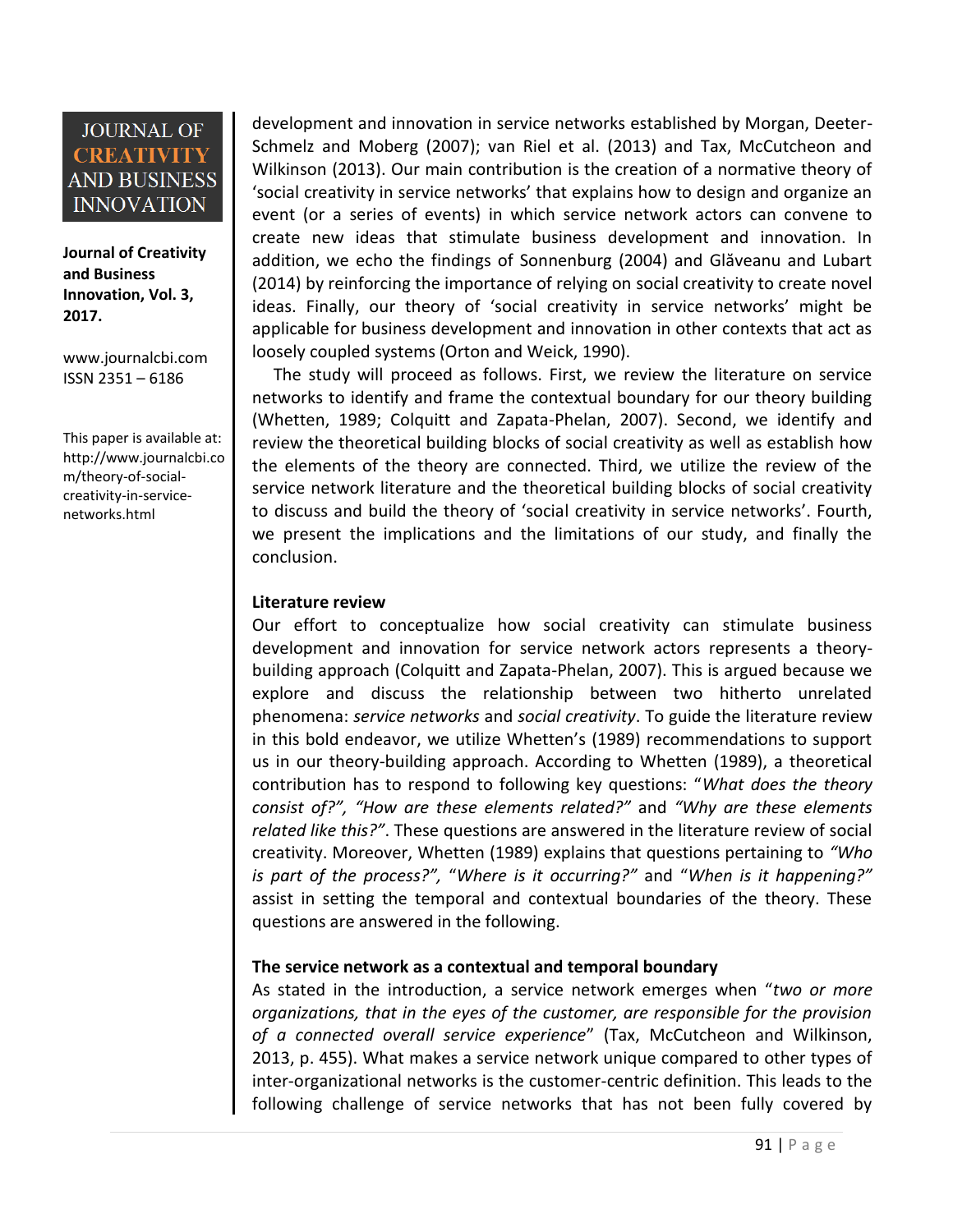**Journal of Creativity and Business Innovation, Vol. 3, 2017.**

[www.journalcbi.com](http://www.journalcbi.com/) ISSN 2351 – 6186

This paper is available at: [http://www.journalcbi.co](http://www.journalcbi.com/ideation-using-analogies.html) [m/theory-of-social](http://www.journalcbi.com/ideation-using-analogies.html)[creativity-in-service](http://www.journalcbi.com/ideation-using-analogies.html)[networks.html](http://www.journalcbi.com/ideation-using-analogies.html) 

research: How can an organization know, *if* it is part of a service network, with *whom* it is in a perceived service network, and *why* this cluster of organizations is part of the service network in the mind(s) of the customer(s) (Morgan, Deeter-Schmelz and Moberg, 2007; Tax, McCutcheon and Wilkinson, 2013). Hence, to answer the question "*Where is the service network?*", it is possible to establish that the service network is present in the mind(s) of the customer(s). Because we cannot read the minds of users or customers, we assert that a few fundamental questions can be used to search for and identify possible service network actors:

- *To which customer/user activity do we want to deliver exceptional service?*
- *With what other organizations would we need to collaborate to deliver exceptional service covering the entire activity?*

These questions can lead to the creation of a shortlist of potential service network co-actors that can be invited to join an informal business development meeting where declarations of interest for further collaboration are on the agenda.

 To answer to the question "*When is a service network established?"* we might think about at least two scenarios: Are we talking about a *recurring phenomenon* or a *temporary unique event*? An example of a recurring phenomenon could be 'weekly soccer training for adolescents'. Here a service network can be represented by collaboration between 1) providers of public transportation to and from the arena, 2) the soccer club providing training, and 3) the arena's cafeteria serving a healthy snack for the youngsters after training finishes. When the youngsters leave training, their dirty football laundry is picked up by 4) a local dry-cleaner, who makes sure that the clothes are clean for the next training. A service network that emerges because of a temporary unique event – and afterwards most likely dissolves – could be explained by the following example. A local community invites a popular band to give a concert in the community hall. Here the temporary service network would comprise 1) transportation to and from the concert by both public and private organizations (busses and taxis), 2) tickets to the concert payed to the organizers, 3) a private security firm to make sure everything runs smoothly with ticket control, 4) the offering of food and beverages before, during and after the concert, and 5) special prizes on hotel and motel rooms in connection with the concert. These examples demonstrate that service network actors can easily be connected and assist each other in creating a good experience for the customers. What the examples also demonstrate is that there is no formal authority in a service network (Ostrom et al., 2010). Consequently, the governance structure becomes a result of the interaction between the actors who have identified each other as potential collaborators, which makes the service network equivalent to a loosely coupled system (Orton and Weick, 1990). Hence, to answer the question of who is part of the service network, we claim that this kind of network emerges as the actors become aware of each other's existence in the full customer experience. This includes collaborations between the public and private sectors (van Riel et al., 2013). In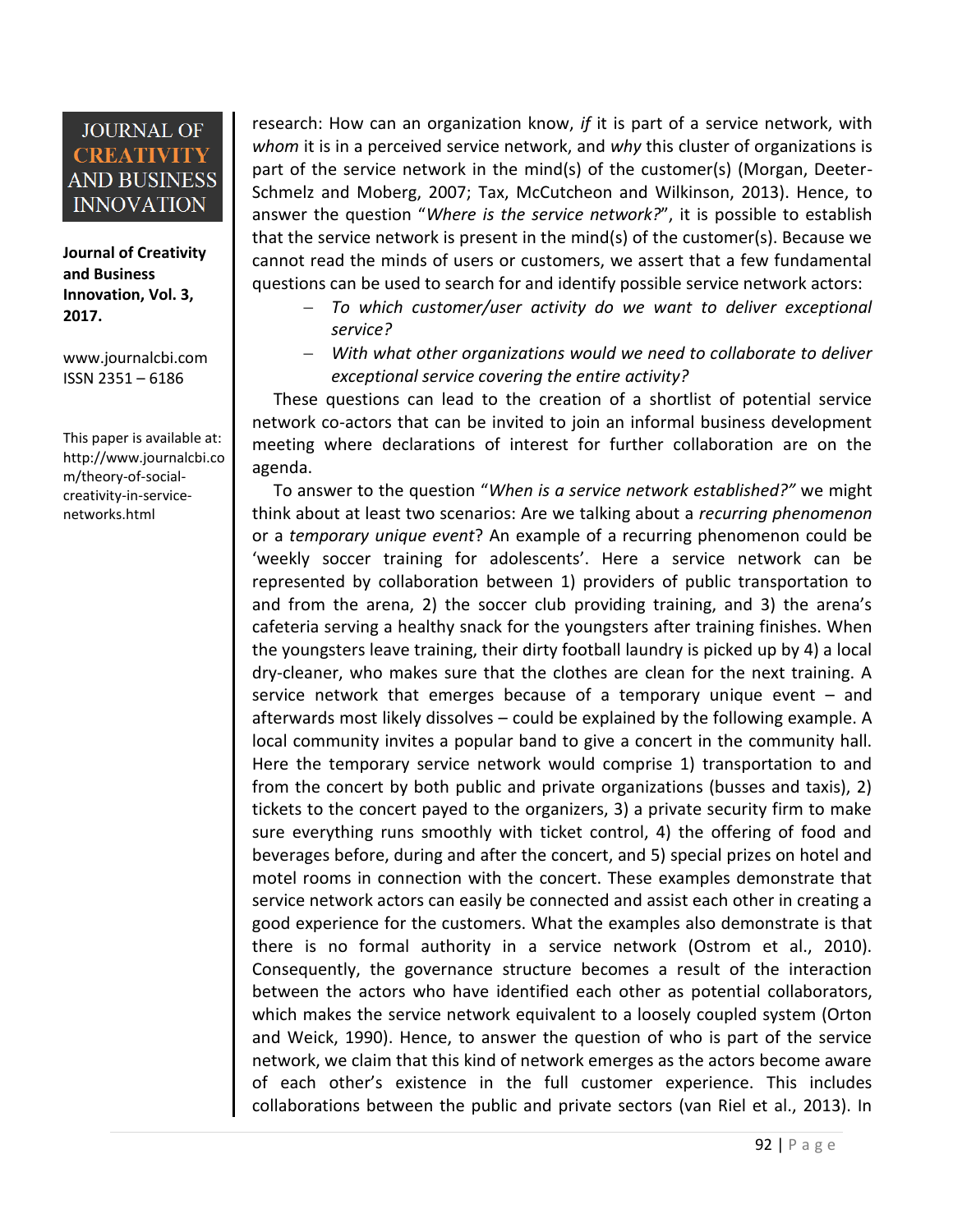**Journal of Creativity and Business Innovation, Vol. 3, 2017.**

[www.journalcbi.com](http://www.journalcbi.com/) ISSN 2351 – 6186

This paper is available at: [http://www.journalcbi.co](http://www.journalcbi.com/ideation-using-analogies.html) [m/theory-of-social](http://www.journalcbi.com/ideation-using-analogies.html)[creativity-in-service](http://www.journalcbi.com/ideation-using-analogies.html)[networks.html](http://www.journalcbi.com/ideation-using-analogies.html) 

addition, an organization can function as an actor in multiple service networks if the organization relies on more than one customer base.

 Based on the current literature, we assume that service networks consist of four defining characteristics. First, they are a *customer-centric* approach to service provision, in which multiple interdependent service arrangements create complementary value to consumers (van Riel et al., 2013; Patricio et al., 2011). Second, they are a *systems level value-in-use* approach because each actor has one or more service elements that allow for extended customer experiences when linked together with other actors' service elements (Carroll, Whelan, and Richardson, 2010; van Riel et al., 2013). Third, it is an *open innovation process* different from traditional service development because the service network actors create new joint activities without complete ownership or control of resources in the collaboration (Tax, McCutcheon and Wilkinson, 2013). Fourth, service networks appear and regenerate themselves as a *self-emerging process* of combining and recombining services from different organizations (van Riel et al., 2013; Tax, McCutcheon and Wilkinson, 2013).

 In sum, the concept of service networks challenges the dominant view in service marketing that customer value is primarily related to the focal provider and not to other complementary services, although they are part of the overall service experience as perceived by customers (van Riel et al., 2013). Here, Lusch and Vargo (2006) stress that if service providers themselves do not take a leadership role as a "resource integrator", then customers will be left to e.g., their smartphones and their search capabilities in creating their own shopping experience. According to Tax, McCutcheon and Wilkinson (2013), the understanding and provision of an overall service experience is the key driver of value creation for service networks; therefore, we argue that the proactive work of having service network actors assist each other in practice is worthwhile for organizations that are part of one or more service networks. To briefly respond to the questions posed by Whetten (1989) concerning the contextual and temporal boundaries of a theory – here a theory of social creativity in service networks – we determine the following: A service network is present in the mind(s) of the costumer(s). The service network can emerge as a recurring phenomenon or a temporary unique event depending on the activities that group different organizations and their services together. The actors in the service network may change over time because the network itself changes dynamically as the actors become aware of each other's existence in the full customer experience.

 In the next section, we delve into the literature on social creativity to discuss 'what it is', 'how the content of the theory is connected', and 'why the content is connected as it is' (Whetten, 1989). After presenting answers to these questions, we discuss how social creativity can be stimulated in service networks to support business development and innovation for service network actors (Henneberg, Gruber and Naudé, 2012; Tax, McCutcheon and Wilkinson, 2013).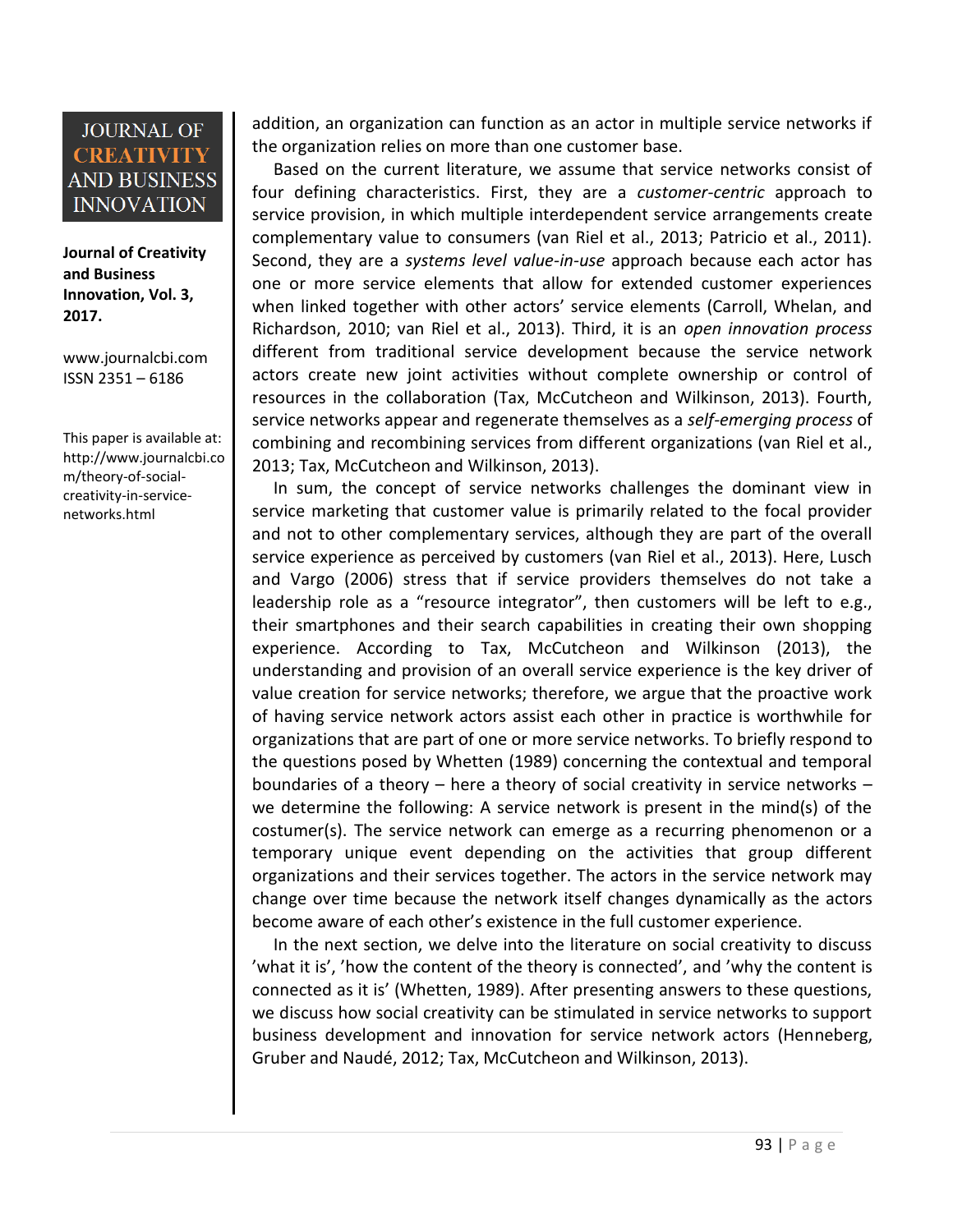

**Journal of Creativity and Business Innovation, Vol. 3, 2017.**

[www.journalcbi.com](http://www.journalcbi.com/) ISSN 2351 – 6186

This paper is available at: [http://www.journalcbi.co](http://www.journalcbi.com/ideation-using-analogies.html) [m/theory-of-social](http://www.journalcbi.com/ideation-using-analogies.html)[creativity-in-service](http://www.journalcbi.com/ideation-using-analogies.html)[networks.html](http://www.journalcbi.com/ideation-using-analogies.html) 

## **Social creativity: What is it?**

We begin the review of social creativity by establishing "what it is" (Whetten, 1989). One of the pioneers in social creativity was Georg Simmel (1858-1918). According to Simmel, social creativity occurs when people exchange cultural and social aspects of life while using their individual mental capacities to interpret information and make sense of it (see e.g., Harvey 2014). In line with this, Parjanen (2012) stresses that "*social interactions between individuals trigger new interpretations and new discoveries of distant analogies that the individuals involved could not have generated by thinking alone*" (Ibid, p. 113). The key focal point of social creativity is thus the connection between the individuals taking part in the creative process and the context in which they are to be creative (see also Sonnenburg, 2004; Glăveanu and Lubart, 2014). Hence, social creativity occurs when individuals meet and work together to create novel and useful ideas.

#### **Social creativity is constituted by four building blocks**

In the following sections, we identify the theoretical building blocks of social creativity. This enables us to answer of "what" the theory consists (Whetten, 1989). The theoretical building blocks we identify are *openness, inquisitiveness, translation,* and *temporality*. In the discussion of each building block, we find different key behavioral features that might either stimulate or hamper creativity. The discussion enables us to answer to questions related to "how and why" the building blocks are connected (Whetten, 1989). The last part of the review contains a summary of the discussion. First, we start by discussing the importance of openness in social creativity.

#### *Openness: Acceptance of uncertainty and interaction with others*

According to Senge (1990), openness is a characteristic of the relationships people have with each other. It concerns situations where people are willing to suspend certainty and let individual thinking influence the mutual relationship. Such a relationship is essential for acquiring the needed "synergy of many" in the creative process (Benkler, 2006). In our literature search, we identify three central aspects of openness that affect creativity: *Tolerance for divergence*, *accessibility to people*, and *externalization*.

 The first aspect of openness is the collective *tolerance for divergence*. This involves both the value of seeking and stimulating divergent thinking without peer pressure and without requirements to find a single best solution (McCrae, 1987; Amabile, 1995; Amabile, 1996). This is argued because studies show that the level of creativity increases with the perception of freedom to choose how to accomplish a given task (Amabile et al. 1996), and because formalized control can hamper creativity in social settings (Brix and Jakobsen, 2013). In addition, studies show that for social creativity to develop, there must be tolerance of doubt (Hampden-Turner, 1999; Locke, Golden-Biddle and Feldman, 2008), ambiguity (Zenasni, Besancon and Lubart, 2008), and even tolerance for failure because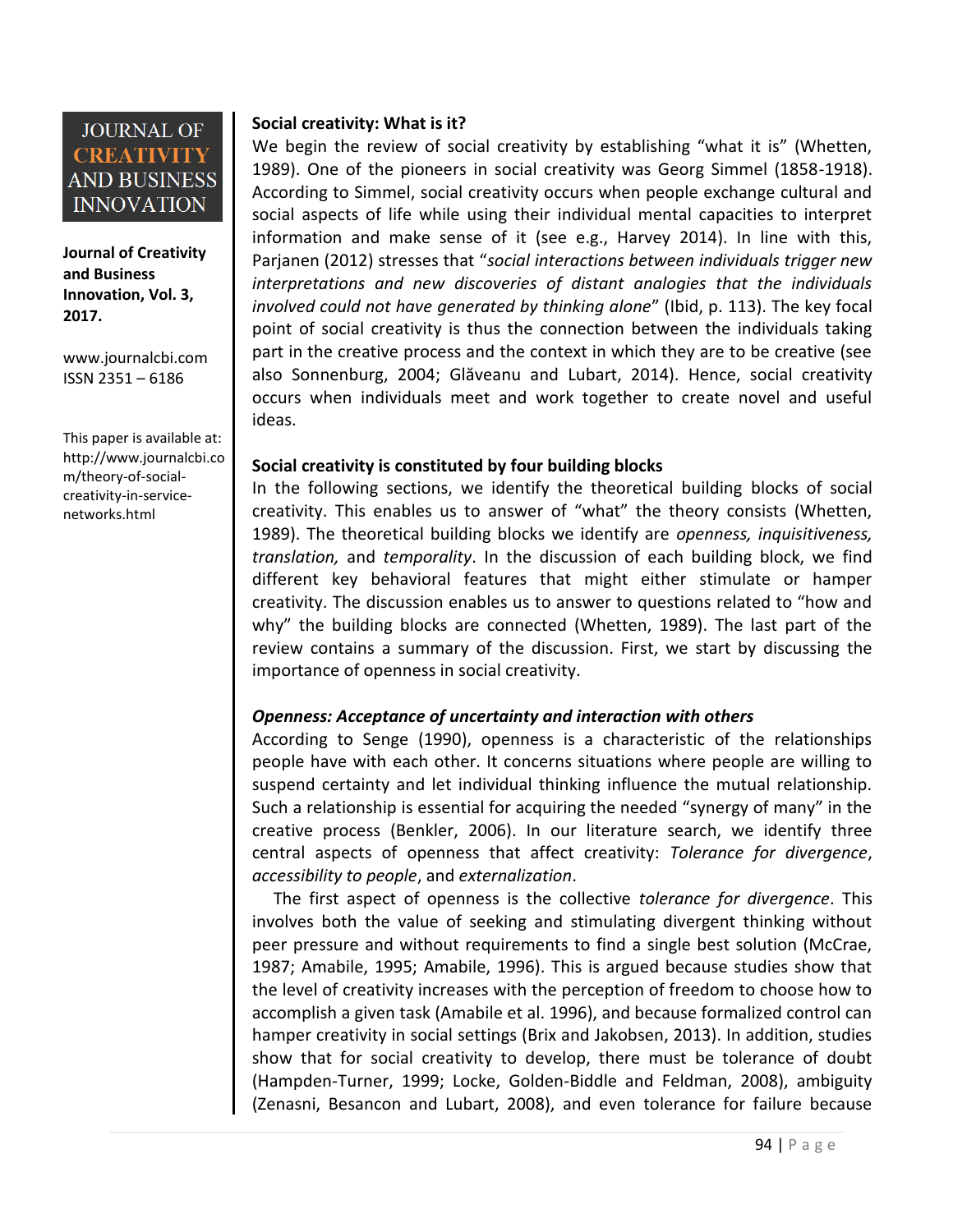**Journal of Creativity and Business Innovation, Vol. 3, 2017.**

[www.journalcbi.com](http://www.journalcbi.com/) ISSN 2351 – 6186

This paper is available at: [http://www.journalcbi.co](http://www.journalcbi.com/ideation-using-analogies.html) [m/theory-of-social](http://www.journalcbi.com/ideation-using-analogies.html)[creativity-in-service](http://www.journalcbi.com/ideation-using-analogies.html)[networks.html](http://www.journalcbi.com/ideation-using-analogies.html) 

these provide an opportunity to reflect and learn if the outcome of the process does not turn out as expected (Fischer et al., 1993; Brix, 2015). In addition, Nemeth and Ormiston (2007) found that stable membership groups mistook their groups to be more creative than was actually the case. In fact, their study establishes a reverse pattern: A group with changes in membership produces significantly more creative ideas than a stable membership group does, arguably because information tends to be redundant in social groups containing strong ties (Granovetter, 1973).

 This leads to the second aspect; *accessibility to people* is what constitutes the "social" in social creativity. The study by Leenders, van Engelen and Kratzer (2003) establishes that networks where actors have easy access to each other are more likely to foster creativity. In particular, relations to heterogeneous others are rated as more creative (Perry-Smith, 2006). However, too frequent interactions may lead to groupthink (Janis, 1982) and a less creative environment to spark innovation (see Kratzer et al. 2004). These findings correspond well with the theory of structural holes, suggesting that the linkage of unconnected actors in a network may enhance creativity-related processes (Burt, 2009). According to Burt (2004), the relationships between individuals who cut across structural holes are particularly important for the quality of the network creativity. Consequently, what matters for making creativity unfold in the network is bridging relationships in such a way that contradictory and different information and interpretations in one part of the network are brought to the knowledge of other parts of the network. This may add value to the original idea because even the most trivial ideas for some individuals may represent valuable insight for others in the network (Burt, 2004). Hence, the central element in social creativity is not the source of a good idea, but rather the value produced throughout the entire network by the collective negotiation of meaning concerning the idea, regardless of its initiator.

 Finally, the degree of openness is affected by *externalization*, regarded here as the development of boundary objects. According to Star and Griesemer (1989), boundary objects "*both inhabit several intersecting social worlds (…) and satisfy the informational requirements of each of them (…) and is a key process in developing and maintaining coherence across intersecting social worlds*" (Star and Griesemer, 1989, p. 393). According to Fischer and Giaccardi (2007), the externalization process supports the interplay of creative contributions by making the mental efforts of individuals more concrete and accessible for both personal and social reflection, e.g., in the shape of texts or drawings. It appears that, as the creative process develops, the externalization processes gradually change the boundary objects from abstract to more concrete and thereby arguably reduce openness. For instance, Zhang, Gloor and Grippa (2013) find that, over time, team members in creative projects become increasingly focused on the message content because their focus shifts from being open to becoming more disciplined (Csikszentmihalyi, 1999). Consequently, the externalization process will gradually hamper openness to change fundamental aspects of the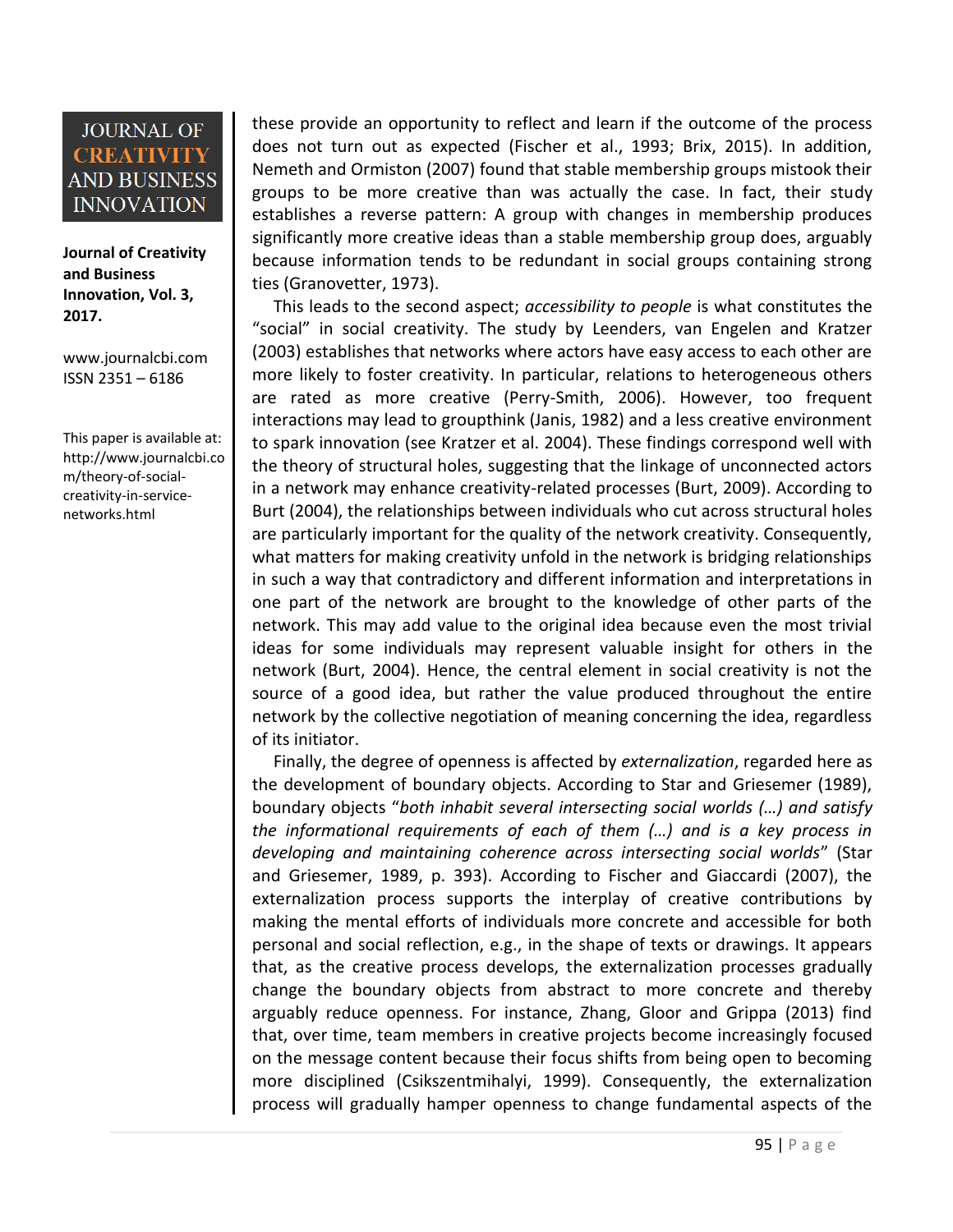**Journal of Creativity and Business Innovation, Vol. 3, 2017.**

[www.journalcbi.com](http://www.journalcbi.com/) ISSN 2351 – 6186

This paper is available at: [http://www.journalcbi.co](http://www.journalcbi.com/ideation-using-analogies.html) [m/theory-of-social](http://www.journalcbi.com/ideation-using-analogies.html)[creativity-in-service](http://www.journalcbi.com/ideation-using-analogies.html)[networks.html](http://www.journalcbi.com/ideation-using-analogies.html) 

developed idea (creativity), and only if novel associations are provided can the creative process regain new energy and generate new solutions. The above discussion of openness leads to the following three propositions:

*Proposition 1: Tolerance for divergence is associated with increased creativity during idea creation in social settings.* 

*Proposition 2: Higher accessibility of heterogeneous actors is associated with increased creativity during idea creation in social settings.*

*Proposition 3: Externalization processes clarify existing ideas instead of creating new ones.*

## *Inquisitiveness: Instigating reflected inquiry*

To help service network actors not become stuck in the creative process, it is important that the organizer of such processes focuses on relevant facilitation activities, so participants can focus on creative thinking and the expansion of options (Jakobsen, 2015). According to Weick (2015), participants in collaborative settings can e.g., choose to *"interrupt who is talking, to stay silent, to ignore, to affirm without warning, to attend, to mitigate, to reconcile, to cancel, or to close. Acts like these transform social circumstances into novel conversational texts and these texts then provide an enacted platform for further action"* (Weick, 2015, p. 198). To facilitate a creative process and to stimulate the desired actions among the participants, the facilitator/consultant has to activate reflection among the network actors (Jakobsen, 2015). This particularly helps to 1) avoid "open closedness," where people voice their views, but no one actually listens; 2) challenge close relations where individuals may hesitate to voice an upsetting argument; and 3) motivate individuals who may have difficulties communicating views constructively. Consequently, confrontation and discussion of meaning – what we refer to as inquisitiveness – can be a way to get out of this impasse. This is argued because different perspectives and viewpoints stimulate actors' reflectivity and thereby increase the probability of creative solutions (Nemeth and Nemeth-Brown, 2003).

 However, instigating reflected inquiry via confrontation is not to be regarded as a direct suppression: It involves the freedom, in a respectful atmosphere, to be skeptical, to disagree, and to engage in constructive dialogue with other participants, so the idea in question can be more thoroughly examined (Nemeth et al., 2004). This kind of critical inquiry stimulates creativity because it gets actors to think in new ways (Mucchi-Faina, Maass and Volpato, 1991) and motivates people to investigate matters more carefully (e.g., Amabile and Kramer, 2012) and perhaps reconsider the path they are exploring (De Dreu et al., 1999; Brix, 2015). According to Harvey (2014), such "*creative collaborations reveal that creativity occurs through a dialectic negotiation and integration of stakeholders' opinions and perspectives*" (Harvey, 2014, p. 328). This is in line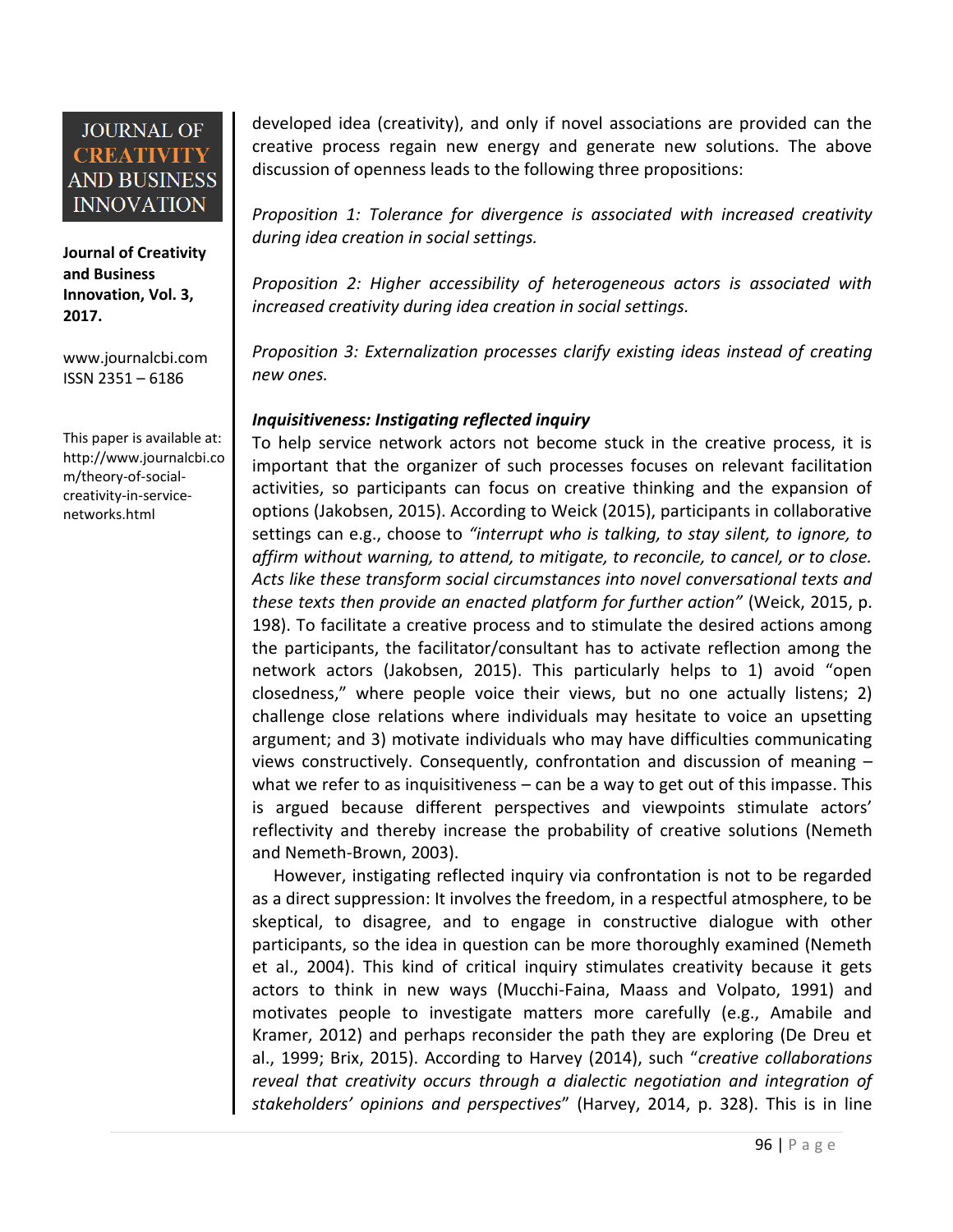**Journal of Creativity and Business Innovation, Vol. 3, 2017.**

[www.journalcbi.com](http://www.journalcbi.com/) ISSN 2351 – 6186

This paper is available at: [http://www.journalcbi.co](http://www.journalcbi.com/ideation-using-analogies.html) [m/theory-of-social](http://www.journalcbi.com/ideation-using-analogies.html)[creativity-in-service](http://www.journalcbi.com/ideation-using-analogies.html)[networks.html](http://www.journalcbi.com/ideation-using-analogies.html) 

with Csikszentmihalyi's (1990) flow theory. He argues that flow occurs when the challenge is equal to or slightly higher than the level of skill, suggesting that being challenged on one's viewpoints and interpretations through debate and even criticism increase social creativity. The above discussion on inquisitiveness leads to the following propositions:

*Proposition 4: Critical inquiries are associated with increased creativity in social settings.*

*Proposition 5: Confrontation with alternative views is associated with increased creativity in social settings.*

## *Translation: Feed enactment and modifications*

The ability to translate information into new ideas is what makes people creative. This process of constructing and reconstructing meaning is called 'translation' in sociology (Latour, 2005; Callon, 1986). According to Latour, translation means "*displacement, drift, invention, mediation, the creation of a link that did not exist before and that to some degree modifies two elements or agents*" (Latour, 1988, p. 32). Consequently, translation concerns the association of, for instance, an idea between actors, and it translates into how network actors react to newness, confrontations, or unforeseen circumstances. Translation ranges from reactive and passive to proactive and enacting, and it implies doing something more than just disseminating or replicating communication (Weick, 2015) because of its "interpretative flexibility" (Bijker, 1995). Hence, we echo Latour's (2005) argument that a person can take a role as either a mediator or an intermediary. The *mediator* translates and generates new associations of an idea, whereas the *intermediary* only disseminates or replicates existing knowledge (Latour, (2005).

A recent line of research has focused on creativity as an act of improvisation (see Montuori, 2003; Weick, 1998; Barrett, 1998). Just as the mediator is changing the message, the act of improvisation is picking up on something and creating instant variation. Improvisation thus favors risk, extemporaneity, and variation in interpretation, all of which resemble the process of creative thinking, in which ideas need to be sorted, examined, and refined (Weick, 1998). This perspective illustrates the importance of 'giving and taking' without becoming self-absorbed in one's own ideas or in defining a given outcome (Oliver, 2009), instead making sure that everyone participating is contributing to the process (Leonard and Straus, 1997).

 Although translation concerns the process of creating meaning among collaborators, it always emanates from a focal person presenting a new idea (Peronard and Brix, in press). In such situations, the person providing the idea will try to convince other participants that they have mutual interests in the idea. According to Callon (1986), this translation process has four phases: 1) *problematization*, where a given problem is defined and possible solutions are suggested; 2) *interessement*, where actors are persuaded into alliances to resolve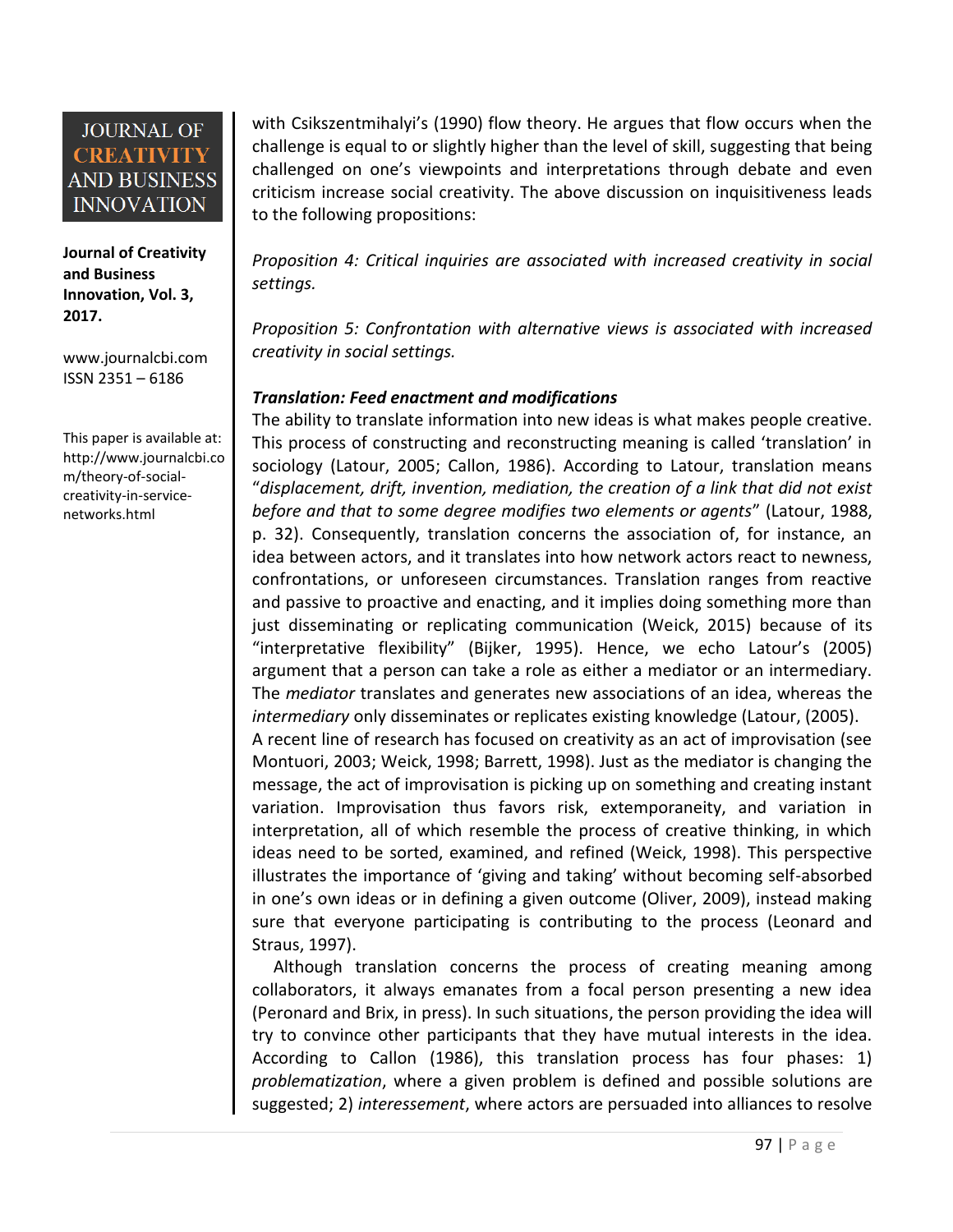**Journal of Creativity and Business Innovation, Vol. 3, 2017.**

[www.journalcbi.com](http://www.journalcbi.com/) ISSN 2351 – 6186

This paper is available at: [http://www.journalcbi.co](http://www.journalcbi.com/ideation-using-analogies.html) [m/theory-of-social](http://www.journalcbi.com/ideation-using-analogies.html)[creativity-in-service](http://www.journalcbi.com/ideation-using-analogies.html)[networks.html](http://www.journalcbi.com/ideation-using-analogies.html) 

the given problem; 3) *enrollment*, where actors are given a role in the program of action; and 4) *mobilization*, where support from relevant collective actors is ensured. This is a very fluid and open approach to translation processes in which creative processes can be identified by the participants and their interactions. This process can develop in two different directions, either towards *convergence* or towards *divergence*. In settings with a high degree of convergence – defined as "*any one actor's activity fits easily with those of the other actors, despite their heterogeneity*" (Callon, 1992, p. 87) – actors are intensely coordinated "*by relating things that were previously different*" (Callon, 1980, p. 211), which provides stability and predictability. Divergence increases when new actors are added to the social setting. In this situation, translation becomes more difficult because each new actor holds different ambitions, interpretations and sentiments. The alignment among actors and the circulation of intermediaries become weaker as divergence increases, and this can potentially force the creative collaboration to dissolve. The above discussion on translation leads to the following propositions:

*Proposition 6: The number of ideas created in social settings increase as the participating actors improve their abilities to collaborate and translate new information into new business opportunities.*

*Proposition 7: Mediators create more ideas in social settings than intermediaries do.* 

## *Temporality: Time as a perception, orientation and event(s)*

In this section, we demonstrate how time can influence the individual person's willingness to engage in and be a part of a socially creative environment. Following Hall (1966) and Jakobsen (2015), it is important to articulate issues of time when planning and executing a (series of) creative interaction(s) such as cocreation processes or ideational workshops. We divide the issue of time into three categories: 1) *time as a perception*, 2) *time as an orientation*, and 3) *time as an event or process*.

 According to Mainemelis (2010), time perception can be viewed as a multifaceted phenomenon in creative processes. This multifaceted view consists of *linearity*, *cyclicity*, and *timelessness*. In the linearity view, time is considered an economic commodity with an irreversible timeline in which closure is an important end state to creativity. In this view, the creative process is often evaluated as either a successfully completed task or the wasted efforts of an unsuccessful one (see also de Mooij and Hofstede, 2011). The cyclicity view of time emphasizes the recurrence of multiple events. In this view, creativity can be thought of as progressing through an upward spiral, constantly using what has been established as good in the past as a point of departure for progress. In the timelessness view, creativity is defined as time passing without anyone feeling it because of the state of flow (Czikszentmihalyi, 1996; Mainemelis, 2010). This tri-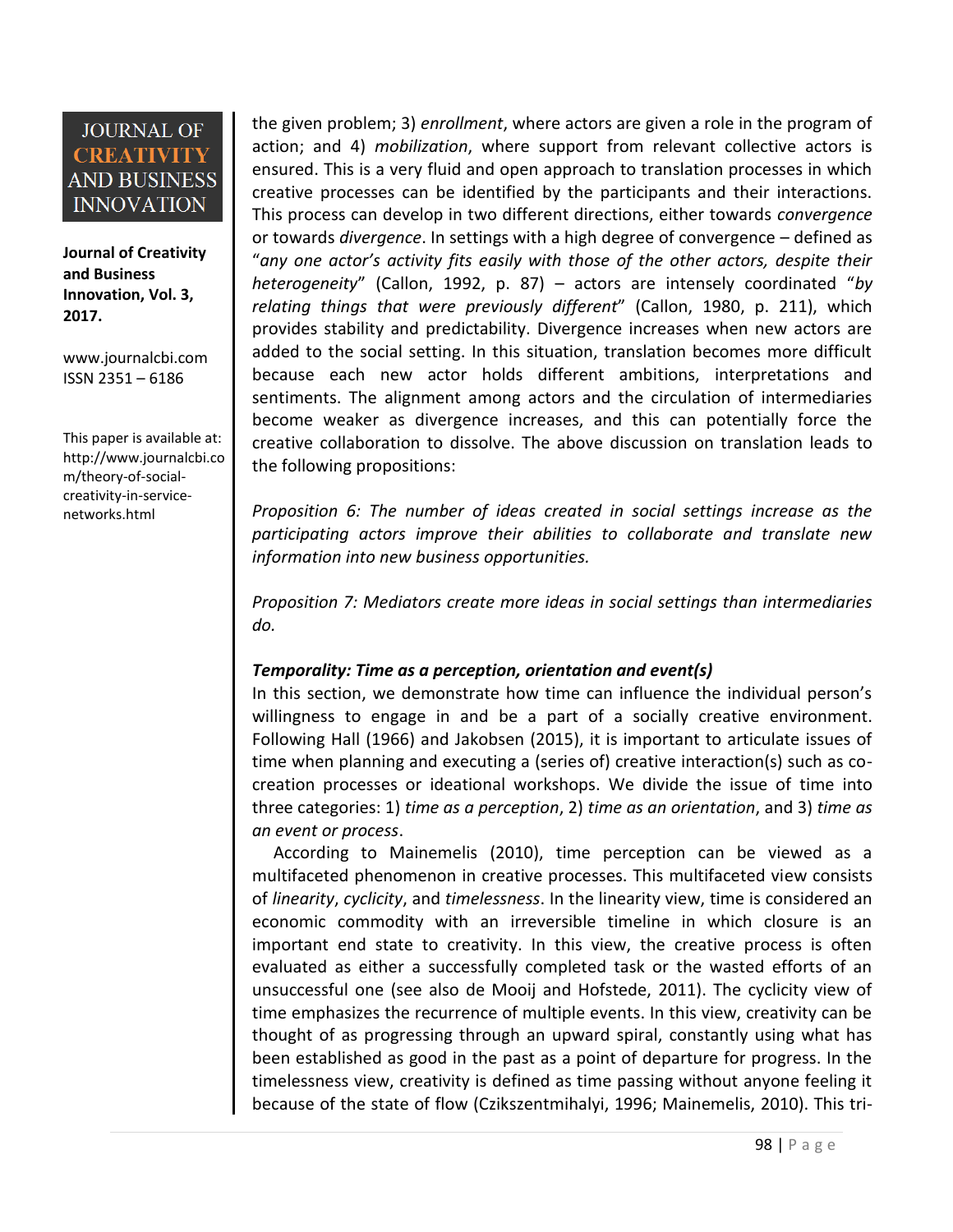**Journal of Creativity and Business Innovation, Vol. 3, 2017.**

[www.journalcbi.com](http://www.journalcbi.com/) ISSN 2351 – 6186

This paper is available at: [http://www.journalcbi.co](http://www.journalcbi.com/ideation-using-analogies.html) [m/theory-of-social](http://www.journalcbi.com/ideation-using-analogies.html)[creativity-in-service](http://www.journalcbi.com/ideation-using-analogies.html)[networks.html](http://www.journalcbi.com/ideation-using-analogies.html) 

partition of time emphasizes that dialogue about the concrete planning and execution of the event(s), so the participants are aware of the purpose and goal of their efforts in relation to the coming event or process.

 When studying time as an orientation, we divide the construct into time as past, present and future oriented and as poly-chronic or mono-chronic. First, we refer to the work of scholars Kluckhohn and Stodtbeck (1961). They discuss three time orientations in creative processes. Time with a *past orientation* values preservation and tradition, time with a *present orientation* values the 'here and now' and views the future as uncertain, and time with a *future orientation* involves planning for a better tomorrow. Dialogue about the time orientation thus assists the organizers of creative events to articulate the orientation of new ideas. Here McFadzean's (1998) *creative magnitude* can be helpful in planning the event and determining if the goal is paradigm-preserving ideas (past orientation), paradigm-stretching ideas (present orientation), or paradigmbreaking ideas (future orientation). In addition, Hall's (1966) view on the individual person's attitude towards time as being either *poly-chronic* or *monochronic* may influence whether actors are allowed to do several things simultaneously in the creative process. Here studies (Jakobsen, 2015) show that when people with different time orientations meet, it may, as different priorities collide, trigger misunderstandings, frustrations, and even conflict – which is nonstimulating for the creative process. Jakobsen (2015) exemplifies this as follows: Some people answer emails or the phone in the creative process because they are expecting 'an important message', while others find this disturbing and nonproductive to the process.

Finally, Fischer et al. (2005) emphasize that social creativity  $-e.g.,$  the process of co-creation – can be designed and organized in different forms. Here the notion of time as a process or event is important. Fischer et al. (2005) exemplify that social creativity can be 1) *serial*, being a process separated in events that build upon one another (like the cyclicity view); 2) *parallel*, being two or more processes that start separately and then synthesize at the end; or 3) *simultaneous*, being a process/event where all participants create different solutions at the same time.

 Agreement about the issue of time can help synchronize members' behavior during opportunity recognition and development and time can be used to structure the purpose and goal of the event or series of events over time (Jakobsen, 2015). The above discussion on temporality leads to the following propositions:

*Proposition 8: Time pressure hampers creativity in social settings.* 

*Proposition 9: The alignment of time perceptions is positively associated with increased creativity in social settings.*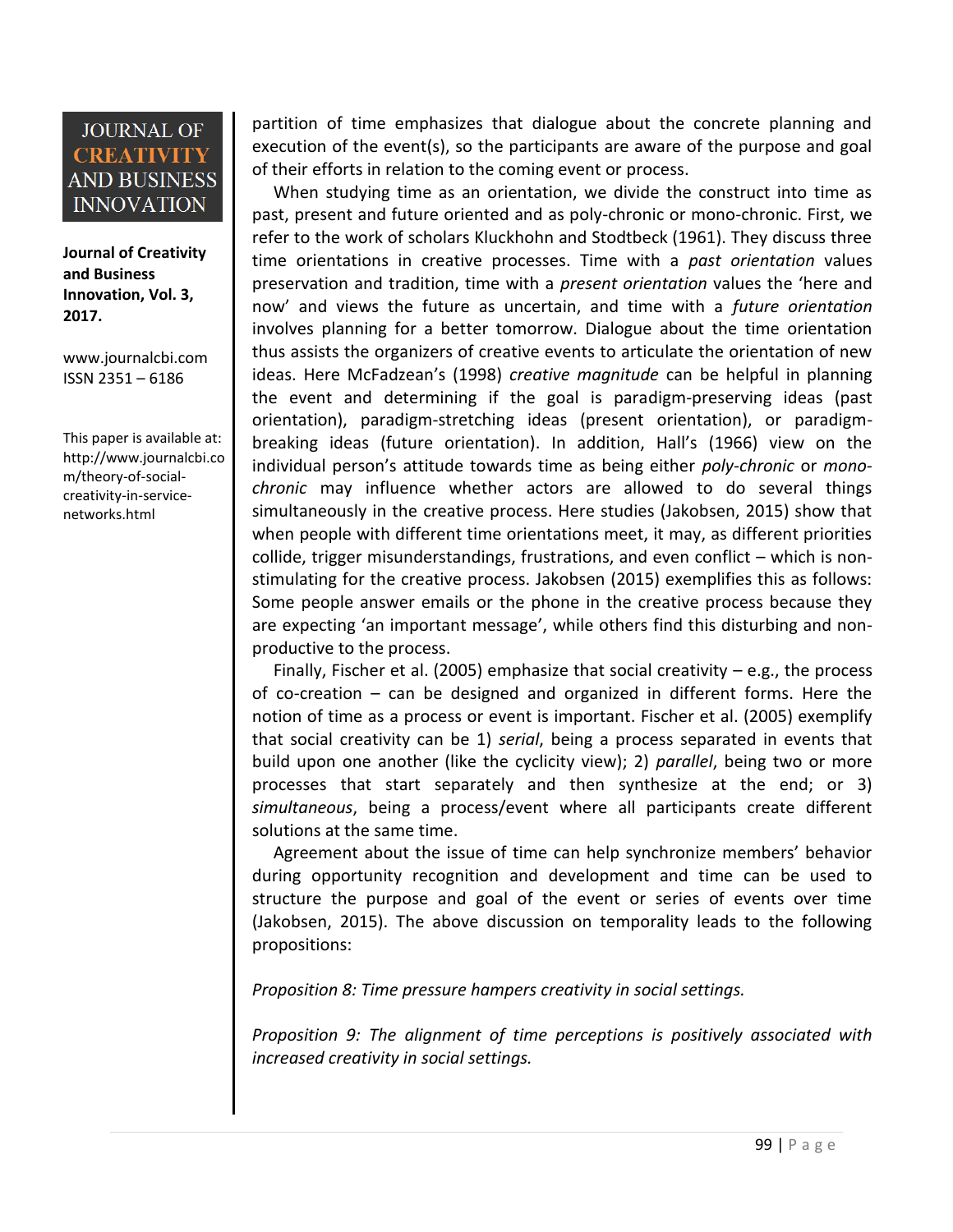

**Journal of Creativity and Business Innovation, Vol. 3, 2017.**

[www.journalcbi.com](http://www.journalcbi.com/) ISSN 2351 – 6186

This paper is available at: [http://www.journalcbi.co](http://www.journalcbi.com/ideation-using-analogies.html) [m/theory-of-social](http://www.journalcbi.com/ideation-using-analogies.html)[creativity-in-service](http://www.journalcbi.com/ideation-using-analogies.html)[networks.html](http://www.journalcbi.com/ideation-using-analogies.html) 

#### **Review summary**

Because we argued in the introduction that an increase in social creativity can lead to business development and innovation for the actors in service networks, we now proceed to suggest a theory that can assist in organizing and managing this process strategically. First we outline the theory by following Whetten's (1989) requirements for a theoretical contribution. Hereafter, we discuss the implications that emerge when social creativity (a known phenomenon) is taken into a service network setting (a new context) (Colquitt and Zapata-Phelan, 2007).

#### *Social creativity is…*

To answer the question 'what is social creativity?' our review establishes that social creativity is a process that occurs when individuals work together in a setting where novel and useful ideas can flourish (Paulus, 2000; Sonnenburg, 2004; Glăveanu and Lubart, 2014). The process of social creativity focuses on recognizing and developing new ideas via social interactions that enable 1) new interpretations of existing knowledge and/or 2) new discoveries of useful information that trigger new thought patterns.



*Figure 1.* Requirements for social creativity to work *Source.* Authors' own development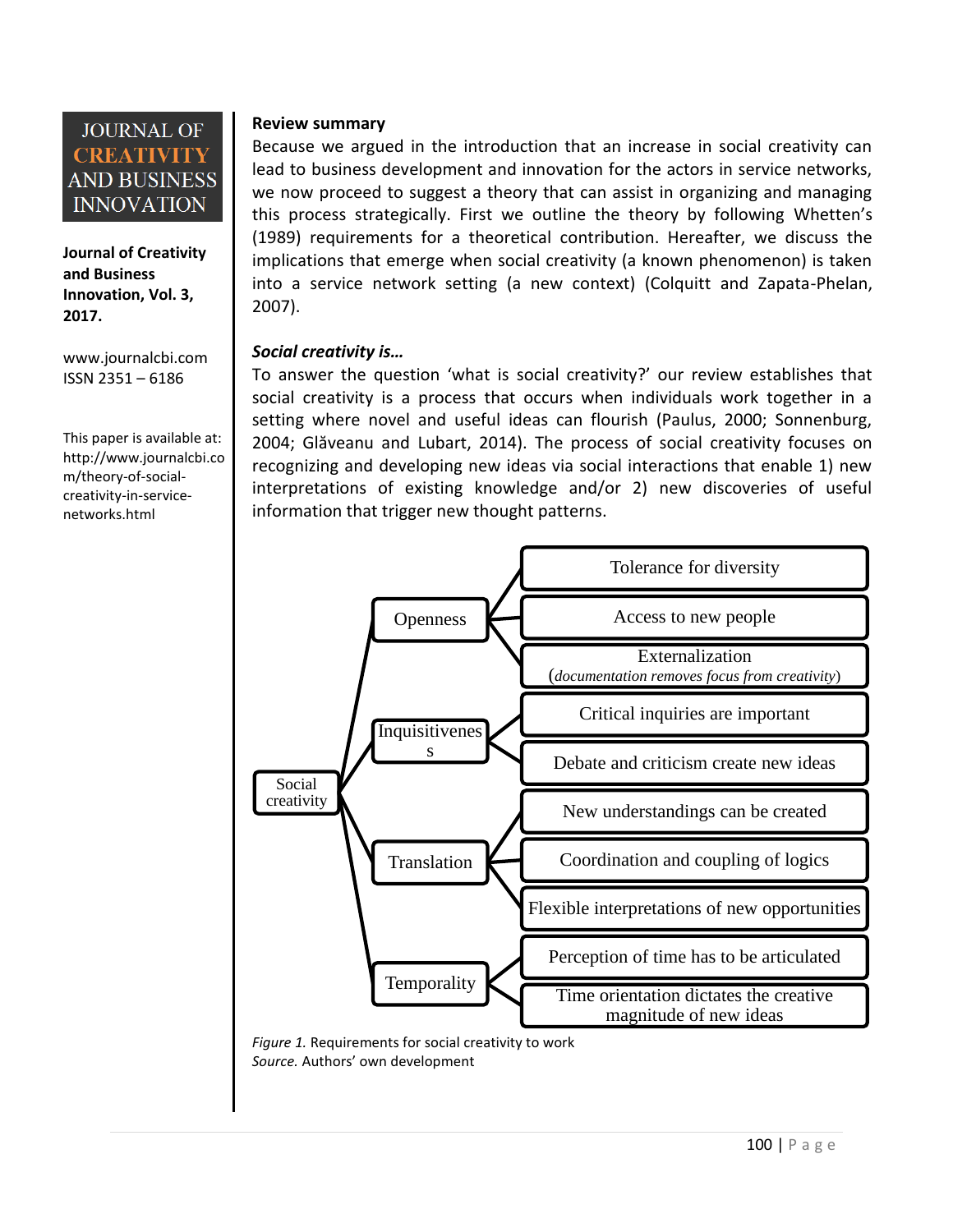**Journal of Creativity and Business Innovation, Vol. 3, 2017.**

[www.journalcbi.com](http://www.journalcbi.com/) ISSN 2351 – 6186

This paper is available at: [http://www.journalcbi.co](http://www.journalcbi.com/ideation-using-analogies.html) [m/theory-of-social](http://www.journalcbi.com/ideation-using-analogies.html)[creativity-in-service](http://www.journalcbi.com/ideation-using-analogies.html)[networks.html](http://www.journalcbi.com/ideation-using-analogies.html) 

 We establish that *social creativity consists of* four theoretical building blocks, which all include behavioral sub-themes that can positively stimulate the creative process if designed and organized properly. See figure 1. The content of figure 1 is further explained and summarized in table 1, in which we additionally establish the role of the organizer and the rules of engagement for participants in settings where social creativity is to be stimulated.

Table 1: Review Summary of Social Creativity. *Source:* Authors' development

| <b>Theoretica</b>                                          | sub-theme<br>Behaviora      | Role of the organizer                                                                                                                                                                                                                                                                                                                                                                                                                                                                                                                                                                                                                                                                                                                                                                                                                                                                                                                                                                                                                                               | <b>Rules of engagement for</b><br>participants                                                                                                                                                                                                                                                                                                                                                                                                                                                                                                                                                                                                                                                                                                                                                                                                 |
|------------------------------------------------------------|-----------------------------|---------------------------------------------------------------------------------------------------------------------------------------------------------------------------------------------------------------------------------------------------------------------------------------------------------------------------------------------------------------------------------------------------------------------------------------------------------------------------------------------------------------------------------------------------------------------------------------------------------------------------------------------------------------------------------------------------------------------------------------------------------------------------------------------------------------------------------------------------------------------------------------------------------------------------------------------------------------------------------------------------------------------------------------------------------------------|------------------------------------------------------------------------------------------------------------------------------------------------------------------------------------------------------------------------------------------------------------------------------------------------------------------------------------------------------------------------------------------------------------------------------------------------------------------------------------------------------------------------------------------------------------------------------------------------------------------------------------------------------------------------------------------------------------------------------------------------------------------------------------------------------------------------------------------------|
| <b>OPENNESS</b><br>Access to new people<br>Externalization | divergence<br>Tolerance for | Facilitate an exploratory<br>environment accepting<br>divergent thinking where<br>judgment is suspended. Failure<br>and disappointment have to be<br>viewed as sources of learning.<br>Critical questioning is important<br>to challenging assumptions and<br>generating new insights<br>Summiting individuals with<br>heterogeneous backgrounds<br>(e.g., educational and work<br>experience) leads to more<br>creative outcomes than inviting<br>a homogeneous group of<br>individuals. If multiple events<br>are planned, then invite a few<br>new people to avoid groupthink<br>emerging over time.<br>Depending on the time<br>perspective (see below) of the<br>event(s), the creative process<br>moves from an open view on<br>opportunities towards a more<br>closed end product/service<br>package as the group<br>externalizes and makes the<br>work on the new opportunity<br>more disciplined and concrete,<br>e.g., in form of texts or<br>drawings. Ensure that the<br>degree of openness is<br>maintained as long as possible<br>to generate as many | The actors/participants have<br>to be open for novel<br>suggestions and changes of<br>existing routines. A<br>constructive, critical mind-<br>set is important for gaining<br>new insights and enabling<br>discussions among the<br>participants.<br>The participants have to be<br>patient in the process. Many<br>people with different<br>backgrounds will collaborate<br>and this may take more time<br>for the group to develop a<br>mutual language and<br>meaning about the potential<br>of new ideas.<br>Participants are to remain<br>open to opportunity<br>recognition and ideation for<br>an extended period of time.<br>The purpose is not to jump<br>to conclusions with the first<br>good idea(s) and develop<br>these; rather, the focus is on<br>exploring and developing a<br>portfolio of options for later<br>development. |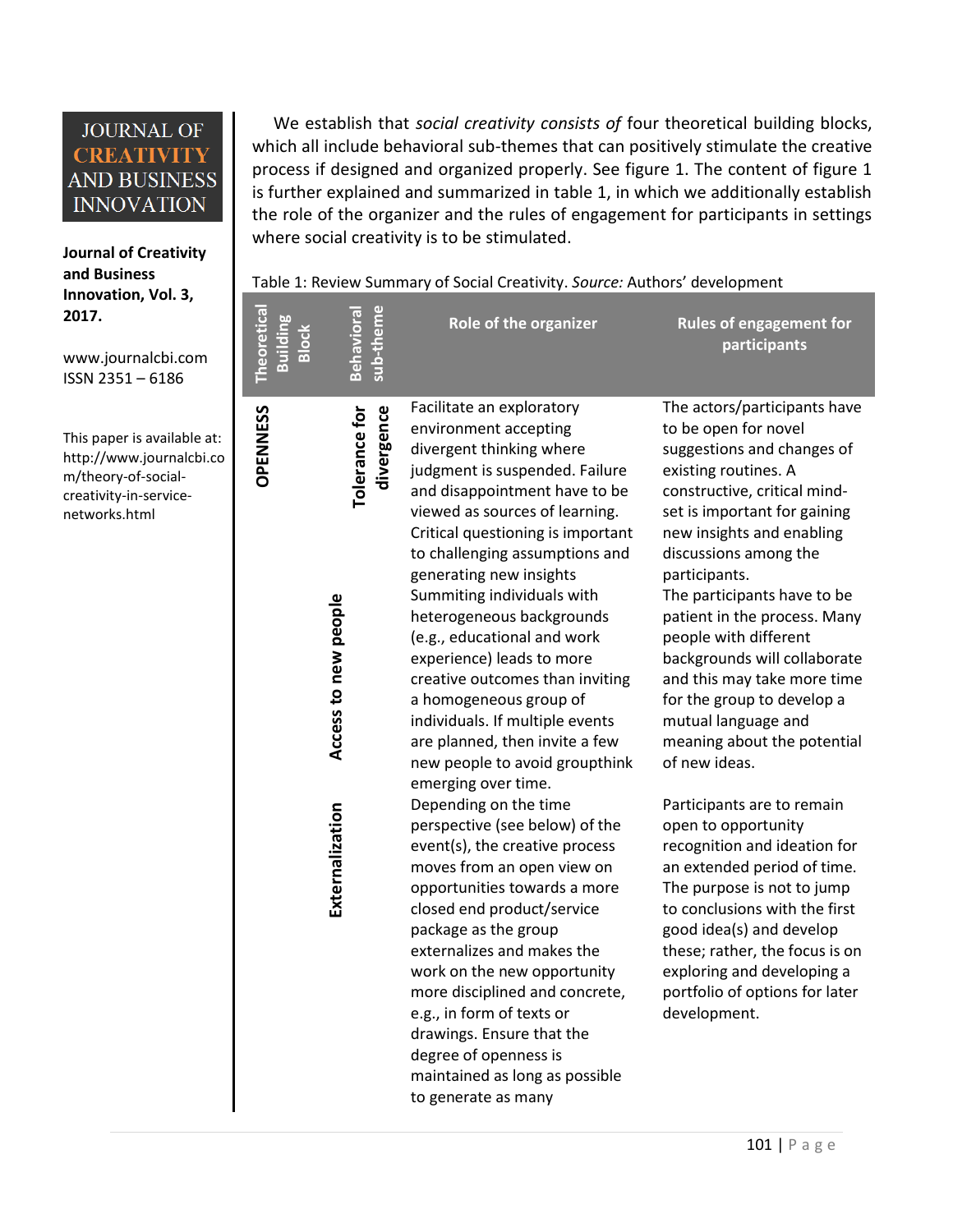# **JOURNAL OF** NQUISITIVENESS **INQUISITIVENESS CREATIVITY AND BUSINESS INNOVATION Journal of Creativity and Business Innovation, Vol. 3, 2017.** [www.journalcbi.com](http://www.journalcbi.com/) ISSN 2351 – 6186 **TRANSLATION** This paper is available at: [http://www.journalcbi.co](http://www.journalcbi.com/ideation-using-analogies.html) [m/theory](http://www.journalcbi.com/ideation-using-analogies.html) -of -social [creativity](http://www.journalcbi.com/ideation-using-analogies.html) -in -service [networks.html](http://www.journalcbi.com/ideation-using-analogies.html)

**Constructive confrontation**

Constructive confrontation

**Seeking new understandings**

Seeking new understandings

**Improvisation**

**Convergent or divergent view**

Convergent or

opportunities as possible and to explore the potential of these. To stimulate new ideas , it is important that the facilitator and the participants make constructive, critical inquiries in the process. It is important to maintain a positive atmosphere in which opposing opinions and competing view can be explored to generate new insights and potentially new ideas. The organizer has to ensure that the positive atmosphere is maintained. The facilitation of interaction between participants is imperative. Social creativity is only social if people interact. The search for sensemaking between two or more logics provides the foundation for new insights and new ideas. Here, the mediation of ideas is important, where personal views are presented and communicated about the idea(s). The facilitator must strive to enable the participants as mediators and not as mere communication channels replicating the message(s). Enable an environment in which the free flow of ideas is stimulated. Make sure that focus is on the process of generating ideas and not that of evaluating ideas. Social creativity can be led as a

convergent or a divergent process. Convergent processes maintain the status quo and add to what already exists , resulting in stability and predictability. Divergent processes lead to ideas that might cause larger changes to

It is expected that participants challenge each other and their ideas/viewpoints. Moreover, it is important that participants listen to one another and do not simply confront each other. The purpose of the collaboration/co -creation is defined by a common goal.

Recognizing opportunities and generating ideas both require a free association of information and a reflective mind -set. The participants have to be open to interpreting the messages from other s without worrying about their perception (suspended judgment).

A collaborative environment is needed and therefore participants have to be open to both help -giving and help seeking behaviors.

The participants have to acknowledge that there is a difference between creative processes that are convergent and divergent in nature. If inspirations for larger changes are sought , then divergent processes are required. If inspiration for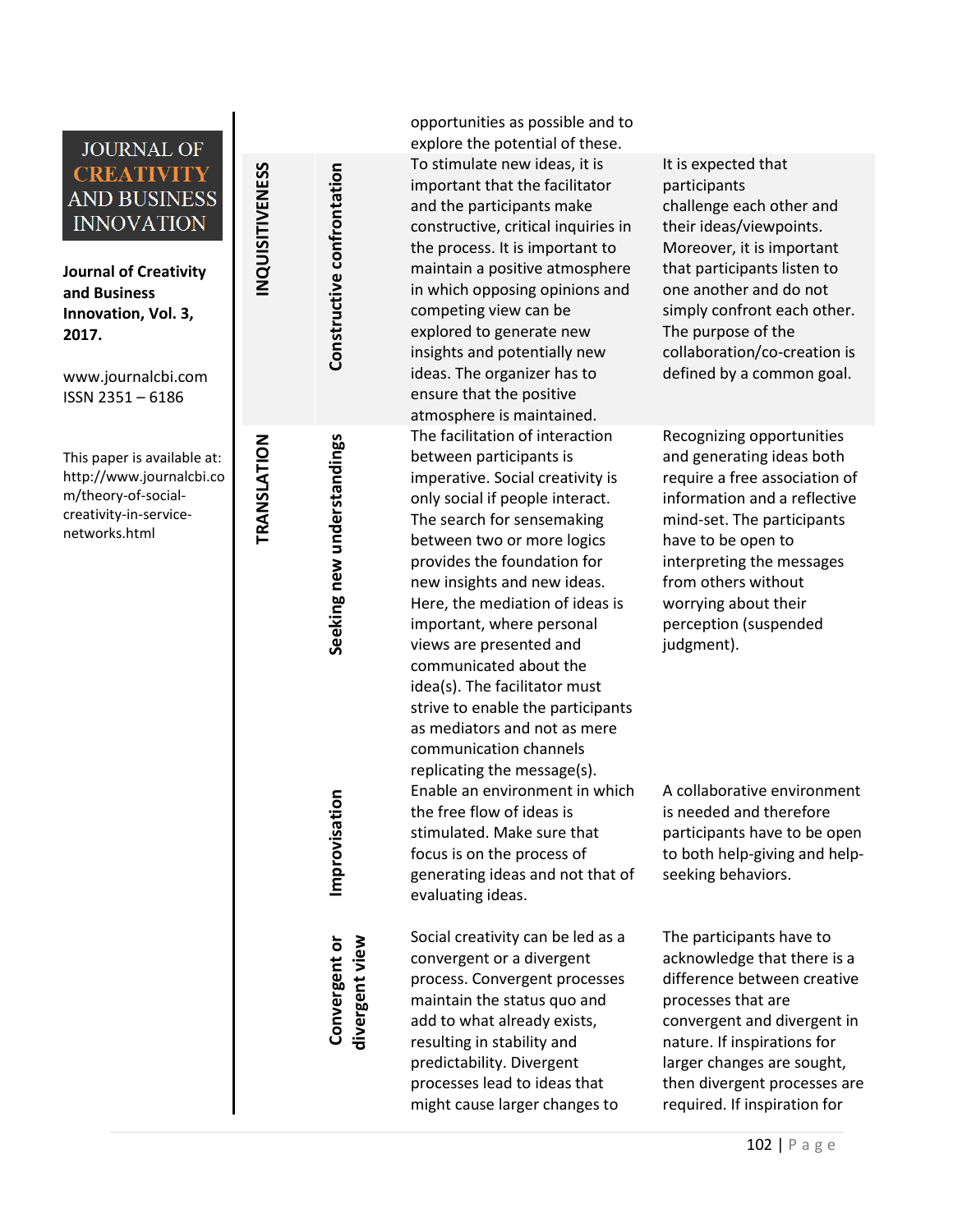

**Journal of Creativity and Business Innovation, Vol. 3, 2017.**

**TEMPORALITY**

TEMPORALITY

**Time as perception**

Time as perception

**Time as orientation**

Time as orientation

[www.journalcbi.com](http://www.journalcbi.com/) ISSN 2351 – 6186

This paper is available at: [http://www.journalcbi.co](http://www.journalcbi.com/ideation-using-analogies.html) [m/theory-of-social](http://www.journalcbi.com/ideation-using-analogies.html)[creativity-in-service](http://www.journalcbi.com/ideation-using-analogies.html)[networks.html](http://www.journalcbi.com/ideation-using-analogies.html) 

the participants' organizations and/or work tasks.

Be explicit about the purpose and goal of the event(s) in relation to the time spent by the participants. *What is in it for them, and what is in it for the organizer(s)?*

When summiting participants, it is important to articulate the time orientation of the process. Focus on generating ideas that 1) preserve the present, 2) stretch what is done in the present, or 3) break and rethink what is done presently. Moreover, it is important to articulate if it is acceptable to multitask in the process (polychronic perception) or not (mono-chronic perception).

add-ons to existing business and work tasks are desired, then convergent processes are required.

It is important to accept the view on time established by the organizer: If the purpose is to generate many ideas in e.g., event nr. 1 of 2, then judgment and personal opinions about what are good and bad ideas are not part of the process in the first meeting. When participating in a social creative event, it is important that the level of ambition (the creative magnitude) is understood by the persons joining to collaborate. If paradigmbreaking ideas are not desired, then the person

might waste his/her time as well as interrupt the social interaction negatively.

Time as event or process **Time as event or process** When inviting for an event or a series of events, it is important to articulate the plan (also cf. time as perception). Clarifying if the participants are to join an event or series of events assists in forming their attitudes and behaviors according to the purpose and goal of the event(s).

If accepting to join an event or a series of events in search for inspiration for business development and innovation, then participants have to ensure that they can take part in the entire process because social creativity requires commitment and priority to work.

Before answering the questions of *how* and *why* the four building blocks are related (Whetten, 1989), we need to specify the underlying assumptions of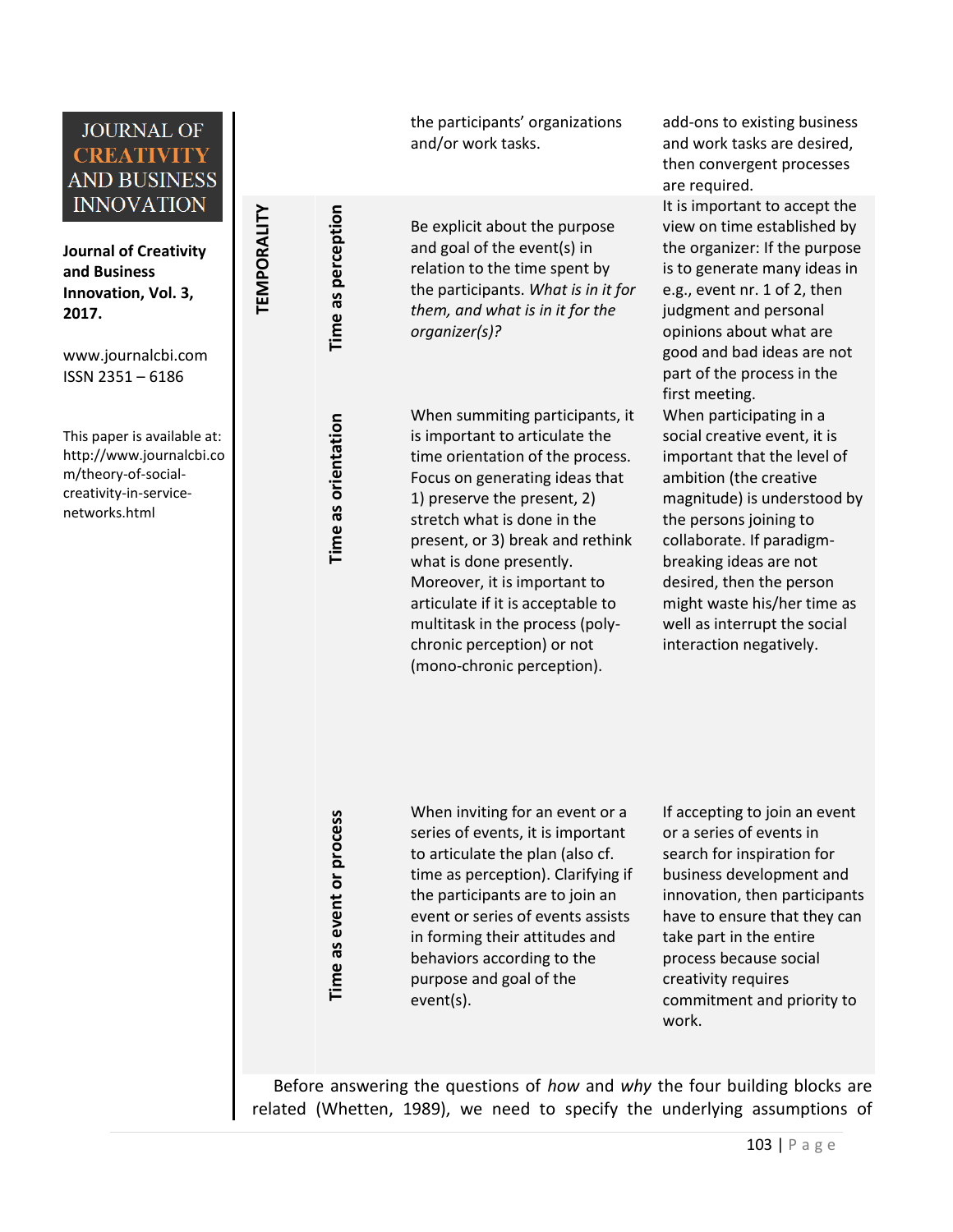**Journal of Creativity and Business Innovation, Vol. 3, 2017.**

[www.journalcbi.com](http://www.journalcbi.com/) ISSN 2351 – 6186

This paper is available at: [http://www.journalcbi.co](http://www.journalcbi.com/ideation-using-analogies.html) [m/theory-of-social](http://www.journalcbi.com/ideation-using-analogies.html)[creativity-in-service](http://www.journalcbi.com/ideation-using-analogies.html)[networks.html](http://www.journalcbi.com/ideation-using-analogies.html) 

network theory in which these building blocks are to be integrated. In this regard, it is widely accepted among network scholars that human behavior can be explained by the relationships established between and among individuals, rather than by the characteristics of the individuals themselves. Consequently, when studying networks, the main focus should be on a system's social relationships, as opposed to each individual belief or personalized meanings. Following this line of reasoning, we argue that the building blocks of "temporality" and "openness" represent the basic social structure of network creativity, *openness* because it emphasizes the structure of inclusion among the system's actors and their ideas (Senge, 1990) and *temporality* because it emphasizes the structure of social relationships (Granovetter, 1990; White, 1992). The building blocks "inquisitiveness" and "translation" are related to the "openness" and "temporal" building blocks because they emphasize the actions and behaviors with which actors have to comply to stimulate social creativity, *translation* because it emphasizes the active part of making sense out of the information presented by the other participants as well as communicating one's own viewpoints on the messages and *inquisitiveness* because it emphasizes the active part of stimulating divergent thinking in practice by challenging the *status quo*.

Hence, we claim that social creativity cannot live up to its full potential if one or more of the theoretical building blocks are removed from the design and organization of such a process. That is, they exist simultaneously and thereby establish a network space where individuals are free to participate, which is important for the unfolding of creative processes (Brix and Jakobsen, 2013; Jakobsen, 2015).

#### *A service network is…*

To answer '*who is part of the process?', 'where it is occurring?'* and *'when it is happening?*' (Whetten, 1989), our review establishes the following: Service networks are a cluster of different organizations acting as a loosely coupled system (Orton and Weick, 1990) that offers complementing services to certain activities that are present in the mind(s) of the costumer(s). The actors may change over time because the network itself changes dynamically as the activity or the behavior of the user/customer change, or as the actors become aware of each other's existence in the full customer experience. The service network can emerge as a recurring phenomenon or a temporary unique event depending on the activities that group different organizations and their services together. Hence, a service network can emerge and dissolve because of a unique event or it can emerge and be recreated as the needs of the users/customers change.

#### **Discussion and Implications**

#### *Designing and organizing social creativity in service networks*

Because the service network is a loosely coupled system (Orton and Weick, 1990) that is dynamic in both the contextual and the temporal elements of the theory (Whetten, 1989), it is not possible to draw a fixed organizational structure or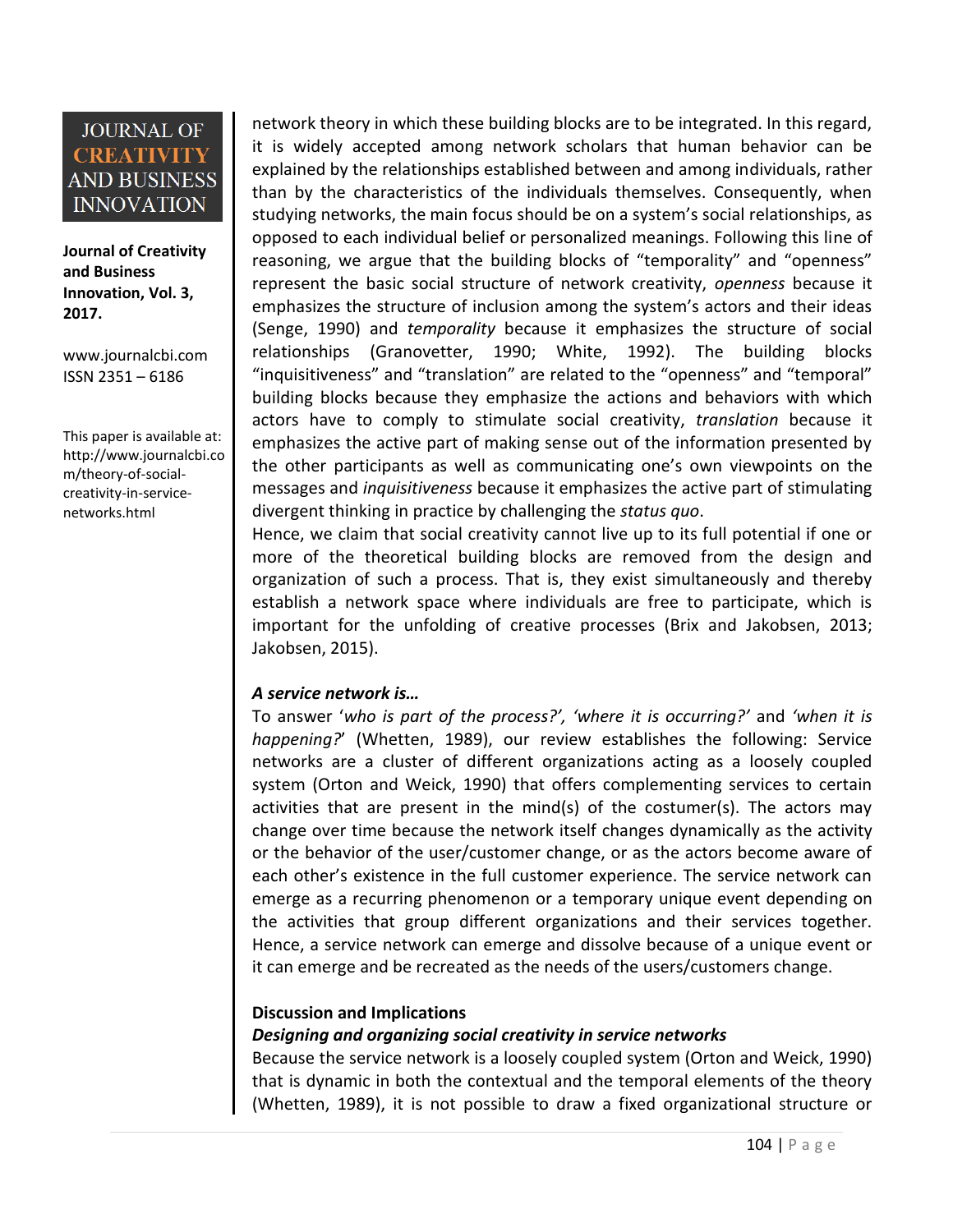**Journal of Creativity and Business Innovation, Vol. 3, 2017.**

[www.journalcbi.com](http://www.journalcbi.com/) ISSN 2351 – 6186

This paper is available at: [http://www.journalcbi.co](http://www.journalcbi.com/ideation-using-analogies.html) [m/theory-of-social](http://www.journalcbi.com/ideation-using-analogies.html)[creativity-in-service](http://www.journalcbi.com/ideation-using-analogies.html)[networks.html](http://www.journalcbi.com/ideation-using-analogies.html) 

diagram for the participants (Burton, Obel and Håkonsson, 2015). Instead, we need to recognize that a service network is constituted by organizations with complementing services where membership among the actors change and where the network itself develops recurrently or dissolves after a unique event. Consequently, in the following, we argue that the four building blocks of social creativity can act as design parameters for the activities used to stimulate the creation of new ideas for business development and innovation among the service network actors. See figure 2.



*Figure 2.:* Stimulating social creativity in service networks *Source:* Authors' development

Our theory of social creativity in service networks asserts that participants in the network are brought together by an *activity* as a key motivator for collaboration. When searching for and identifying potential co-actors in a service network (see section one in the literature review for further explanation), the actors can be invited and summited to, e.g., a workshop focusing on increasing customer/user value through service collaborations. It is for such a setting that our theory is prescribed.

## *Temporal and contextual boundary of social creativity in service networks*

The building block *temporality* can be used to articulate the *time orientation* of the creative process and thus make explicit the ambitions of the creative magnitude (McFadzean, 2003). Hence, it can help explain to the participants if the requested ideas are to be of an incremental or more radical nature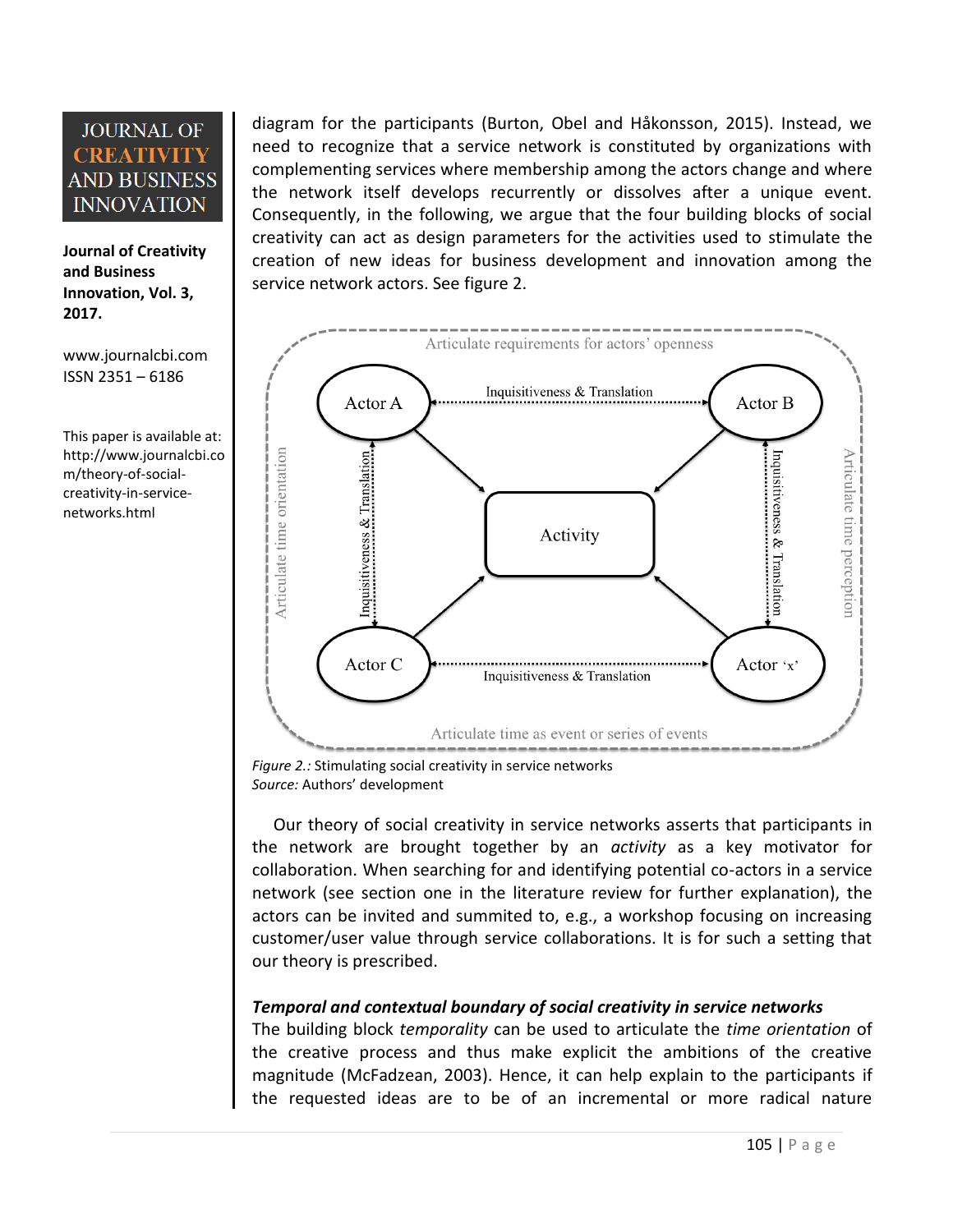**Journal of Creativity and Business Innovation, Vol. 3, 2017.**

[www.journalcbi.com](http://www.journalcbi.com/) ISSN 2351 – 6186

This paper is available at: [http://www.journalcbi.co](http://www.journalcbi.com/ideation-using-analogies.html) [m/theory-of-social](http://www.journalcbi.com/ideation-using-analogies.html)[creativity-in-service](http://www.journalcbi.com/ideation-using-analogies.html)[networks.html](http://www.journalcbi.com/ideation-using-analogies.html) 

(Jakobsen, 2015). Moreover, the purpose and goal of the participation in *the event or series of events* has to be articulated to the participants, so time misperception does not lead to unnecessary time pressure (Amabile, 1996; Brix and Jakobsen, 2013). Finally, *time as perception* can be used to articulate if the participants are to be completely focused on the process (mono-chronic time view) or allowed to, e.g., be online during the process (poly-chronic time view). According to the literature review, articulating these temporal elements can assist in enabling a creative setting where the participants can focus on the process(es) and the purpose and goal of the process(es).

The building block *openness* is important to use as a design parameter when seeking to stimulate creative behavior in social settings (Senge, 1990; Paulus, 2000). Here the organizer has to make explicit to the participating actors that tolerance for diversity is a key facilitator of creating new insights. In social creativity, judgment has to be suspended for as long time as possible to explore new ideas (Brix and Jakobsen, 2013). In addition, an open mindset towards paradigm stretching and breaking ideas (McFadzean, 2003) is desired. If the service network is based on a recurrent activity where the actors' participation is more stable compared to a service network based on a unique event, it is important that new individuals are invited to participate in the event, so groupthink (Janis, 1982) might be challenged. Finally, the link between the "temporality" and the "openness" building blocks is the alignment of the planned *externalization process* and the purpose and goal of *the event or series of events*. Hence, the organizer should explain if the participating actors are required to document new ideas and make decisions about potential collaborations at the end of the workshop or if the purpose is to explore many new opportunities and further develop these without decision making (Jakobsen, 2015).

## *Actions and behaviors needed to create new ideas for business development and innovation*

The building blocks of "inquisitiveness" and "translation" represent the actions and behaviors that have to be stimulated in the creative setting where new ideas are to be created. These building blocks represent the process-related elements of the theory, explaining *how to act* in e.g., a workshop where the service network actors meet to collaborate and explore new business opportunities.

*Translation,* as proxied by the participants' ability to make sense out of new information, concerns the interaction between the participating actors and their 'interpretative flexibility' (Bijker, 1995) of each other's personal viewpoints concerning new ideas. Moreover, the importance of collective sensemaking (Weick, 2015) is imperative to reflect how a given idea might benefit all or most of the service network actors. Here it is important to stress that the actors act as *intermediaries* of the information that is shared, so their personal views are made explicit to the other actors – and taken into consideration (Latour, 2005). Hence, it is important that everyone contributes to the process (Leonard and Straus, 1997). Finally, the notions of *divergence* and *convergence* are important to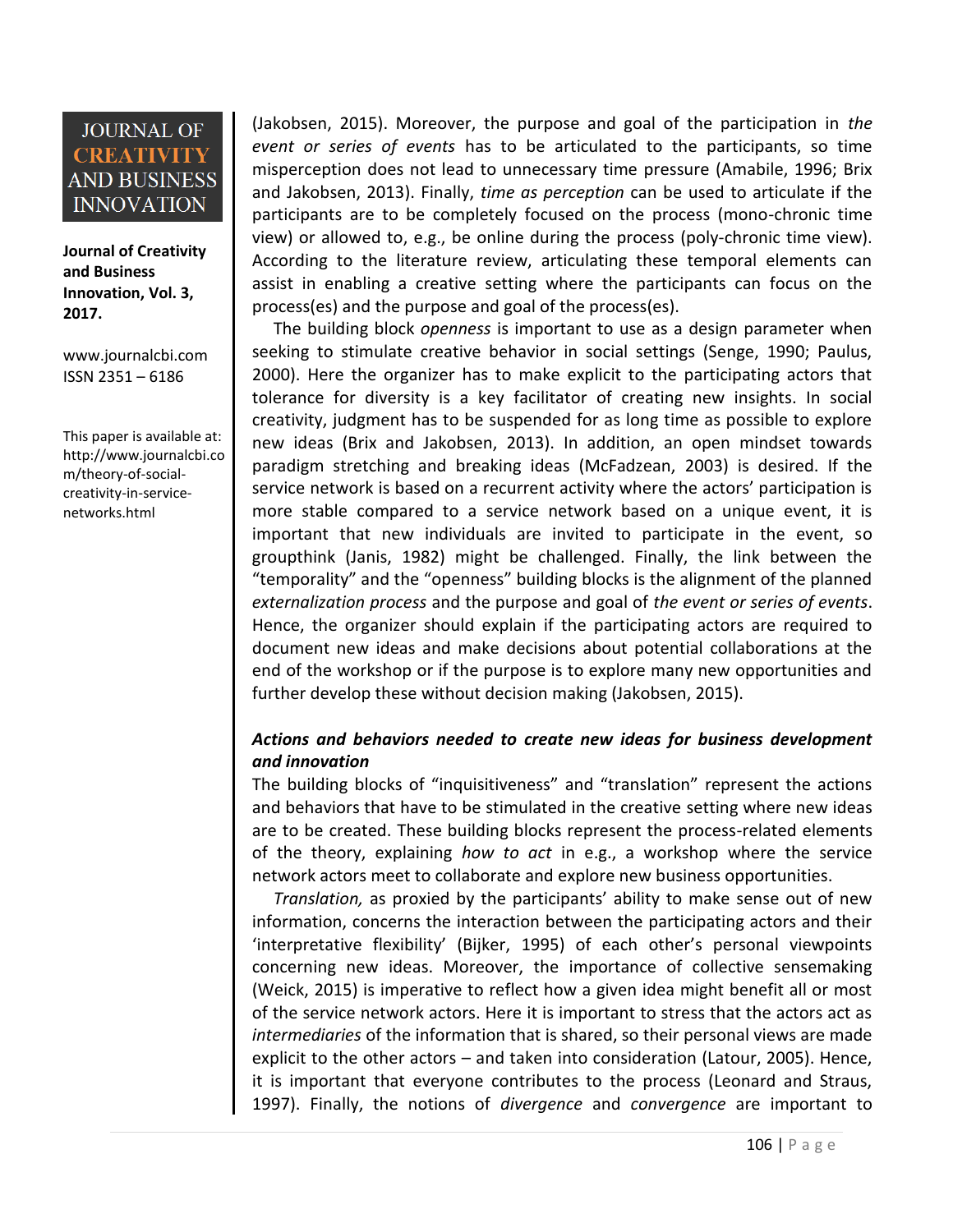**Journal of Creativity and Business Innovation, Vol. 3, 2017.**

[www.journalcbi.com](http://www.journalcbi.com/) ISSN 2351 – 6186

This paper is available at: [http://www.journalcbi.co](http://www.journalcbi.com/ideation-using-analogies.html) [m/theory-of-social](http://www.journalcbi.com/ideation-using-analogies.html)[creativity-in-service](http://www.journalcbi.com/ideation-using-analogies.html)[networks.html](http://www.journalcbi.com/ideation-using-analogies.html) 

articulate among the actors, so their perception and mindset are aligned with the temporal and contextual setting created to enable social creativity.

*Inquisitiveness*, as proxied by the actors' attitude and behavior related to (positively) confront each other, also represents an important part of the creative setting (Nemeth and Nemeth-Brown, 2003). The purpose of focusing on *instigating critical inquiry* among actors is to break existing thought patters and create new insights (Brix and Jakobsen, 2013; Weick, 2015). This kind of critical inquiry stimulates creativity because it gets actors to think in new ways (Mucchi-Faina, Maass and Volpato, 1991) as well as motivates the actors to investigate matters more carefully during the externalization process (e.g., Amabile and Kramer, 2012; De Dreu et al., 1999).

#### **From new ideas to business development**

Because our theory is customer centered (Tax, McCutcheon and Wilkinson, 2013) acting on a systems level (van Riel et al., 2013) in a loosely coupled system without any formal power relationship (Orton and Weick, 1990), the creative process requires a high degree of self-initiative among the participating actors. Someone has to identify and summit relevant co-actors before the loose couplings can lead to new ideas that inspire business development. Here the process of designing and organizing a creative event (e.g., a workshop or a series of workshops) might be improved by relying on a dedicated facilitator/consultant, so the process(es) are managed and led according to the determined purpose and goal (Jakobsen, 2015). If this process is managed successfully, the introduction of social creativity in service networks can lead to business development by the participating actors because the customers/users experience is improved by increased market understanding (Duysters, De Man and Wildeman, 1999), new valuable ideas to the actors (Henneberg, Gruber and Naudé, 2012), and the development of new service experiences to the users and customers (Tax, McCutcheon and Wilkinson, 2013).

#### **Limitations and Further Research**

We recognize the following limitations to our study: First, the purpose of the study is to build a theory and not to test the theory in practice (Colquitt and Zapata-Phelan, 2007). We invite scholars and development consultants to utilize this theory in a service network setting and 1) report feedback on the outcomes, and 2) further elaborate or amend the proposed theory. Second, in the first section of the literature review, we briefly suggest how an organization can identify co-actors in a service network. We recognize that our suggestion is based on general heuristics and not empirical evidence. We echo the call for further research on establishing processes for identifying service network actors by Tax, McCutcheon and Wilkinson (2013). Third, we do not delve into a discussion of inviting customers or users into the events/workshops aimed at creating ideas for business development for service network actors. We acknowledge that customer feedback is imperative when evaluating new ideas. Without the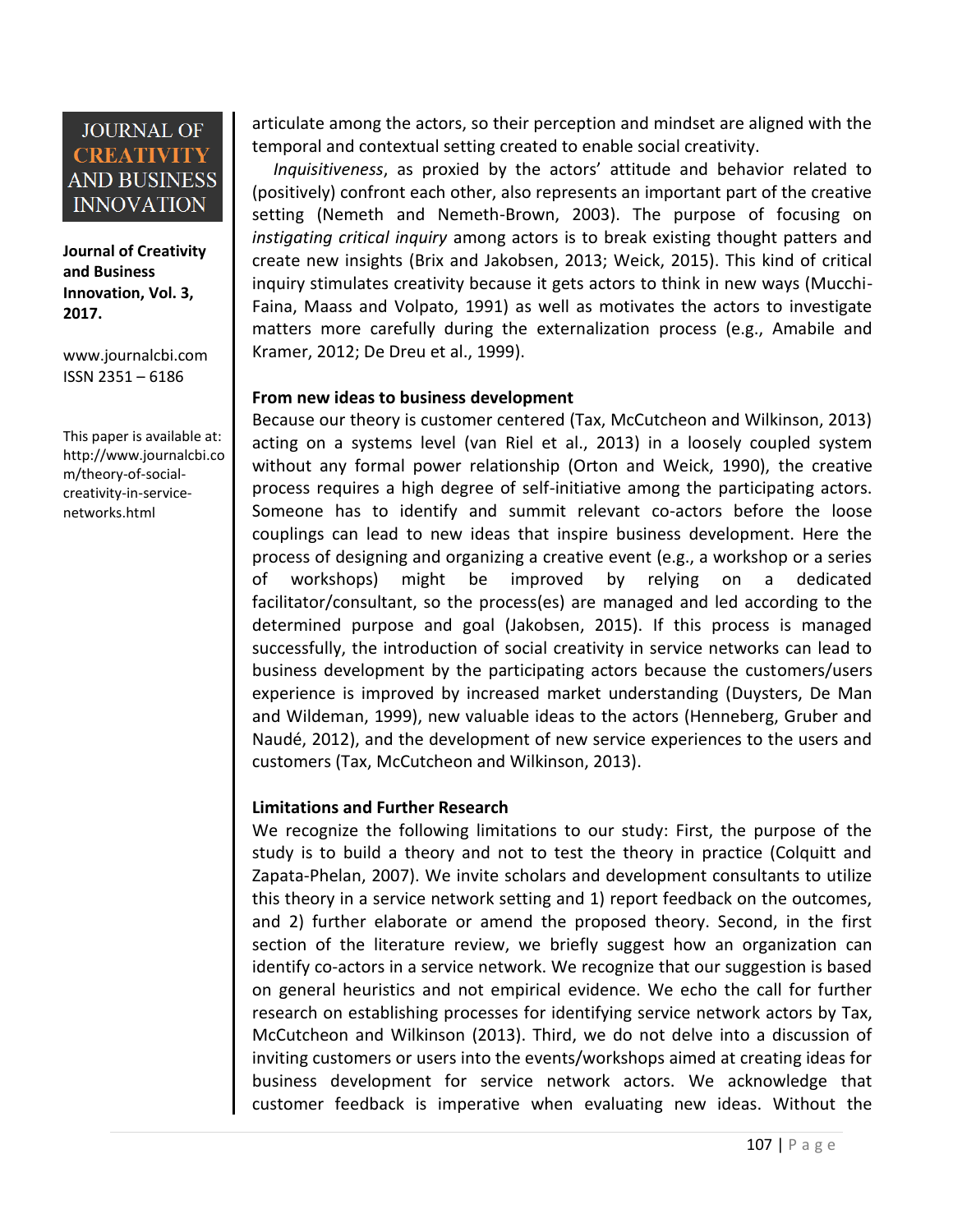**Journal of Creativity and Business Innovation, Vol. 3, 2017.**

[www.journalcbi.com](http://www.journalcbi.com/) ISSN 2351 – 6186

This paper is available at: [http://www.journalcbi.co](http://www.journalcbi.com/ideation-using-analogies.html) [m/theory-of-social](http://www.journalcbi.com/ideation-using-analogies.html)[creativity-in-service](http://www.journalcbi.com/ideation-using-analogies.html)[networks.html](http://www.journalcbi.com/ideation-using-analogies.html) 

customers' or users' input, the service network actors might create offerings based on speculations and not actual needs.

#### **Conclusion**

The goal of our study was to conceptualize a theory that could enable service network actors to use social creativity to design and organize an event – or a series of events – that stimulates business development and innovation in practice. We initiated the study by asking the following question: "*How can we mobilize actors' social creativity in a service network and create ideas for interfirm collaborations that aspire to deliver business development and innovation?"* The answer to the question is as follows:

First, we assert that potential service network co-actors can be identified by asking two operational questions: 1) *For which customer/user activity do we want to deliver exceptional service?* and 2) *With what other organizations would we need to collaborate to deliver exceptional service covering the entire activity*. Answering these questions can lead to the identification of a shortlist of potential service network co-actors that can be used to gain an expression of interest or non-interest in a joint collaboration.

Second, because a service network emerges as a loosely coupled system, it is imperative to design and organize the event (or series of events) appropriately so that the actors who choose to participate in the process know 1) what is expected from them, 2) the temporal view on the joint collaboration, and 3) the purpose and goal of their socially creative actions and behaviors. We argue that this design and organization can be executed by relying on the insights presented in the 'discussion and implications' section above. If such an event is completed successfully, it will most likely lead to business development for the participating actors and improved customer value.

Finally, we propose that our 'theory of social creativity in service networks' could be applied to stimulate business development in other loosely coupled systems besides the service network setting, e.g., in co-creation workshops organized by local governments. Empirical studies are needed to support this claim.

#### **References**

- Alvarez, S. A., and Barney, J. B. (2007). Discovery and creation: Alternative theories of entrepreneurial action. *Strategic Entrepreneurship Journal*, *1*(1‐2), 11-26.
- Amabile, T. M. (1995). Attributions of creativity: What are the consequences?. *Creativity Research Journal*, *8*(4), 423-426.
- Amabile, T. M. (1996). Creativity in context: The social psychology of creativity. Boulder, CO: Westview.
- Amabile, T. M., Conti, R., Coon, H., Lazenby, J., and Herron, M. (1996). Assessing the work environment for creativity. *Academy of Management Journal*, *39*(5), 1154-1184.

Amabile, T., and Kramer, S. (2012). How leaders kill meaning at work. *McKinsey Quarterly*, 1, 124- 131.

Barrett, F. J. (1998). Coda—creativity and improvisation in jazz and organizations: Implications for organizational learning. *Organization Science*, *9*(5), 605-622.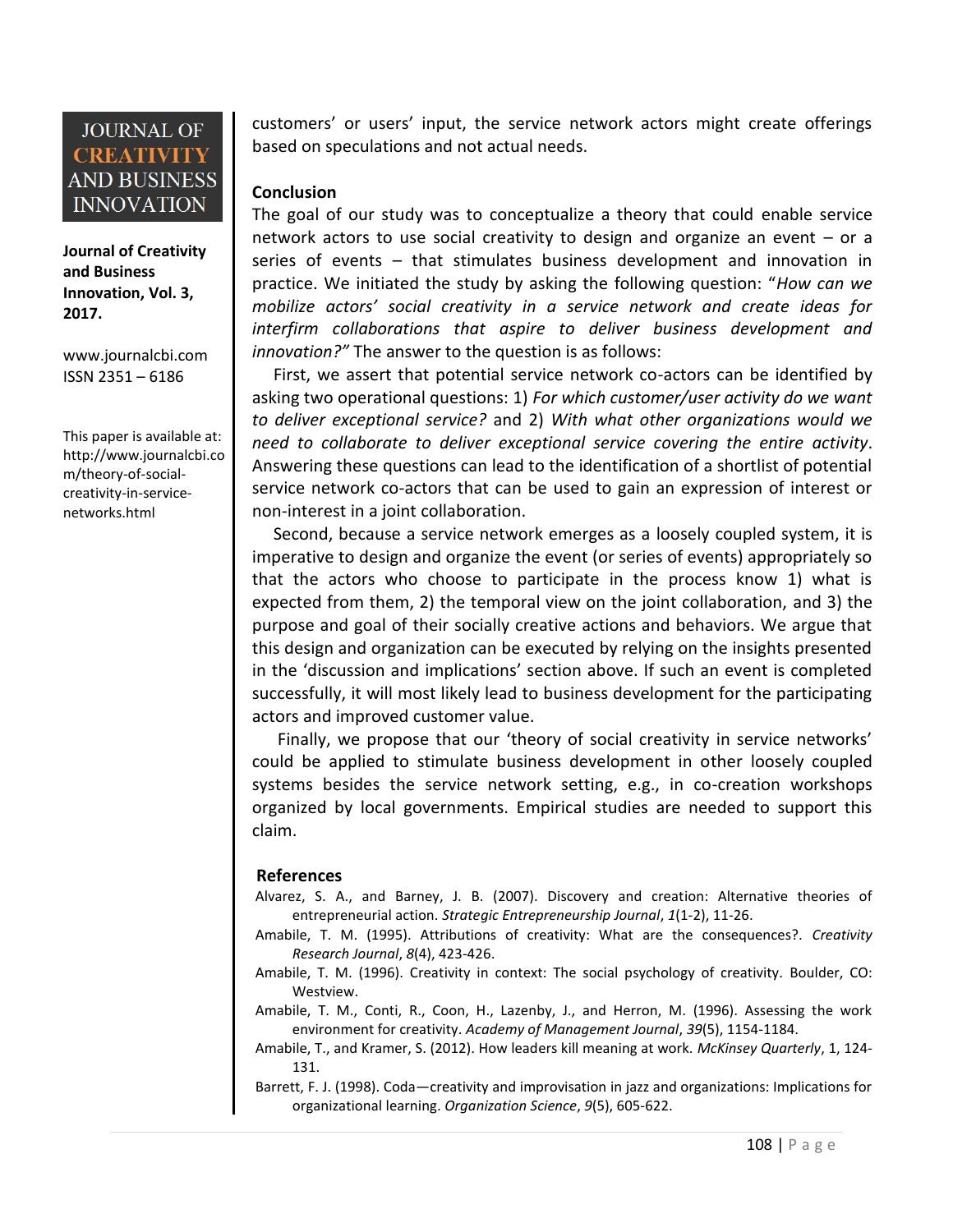**Journal of Creativity and Business Innovation, Vol. 3, 2017.**

[www.journalcbi.com](http://www.journalcbi.com/) ISSN 2351 – 6186

This paper is available at: [http://www.journalcbi.co](http://www.journalcbi.com/ideation-using-analogies.html) [m/theory-of-social](http://www.journalcbi.com/ideation-using-analogies.html)[creativity-in-service](http://www.journalcbi.com/ideation-using-analogies.html)[networks.html](http://www.journalcbi.com/ideation-using-analogies.html) 

- Baruah, J., and Paulus, P. B. (2009). Enhancing group creativity: the search for synergy. *Research on Managing Groups and Teams*, *12*, 29-56.
- Benkler, Y. (2006). *The wealth of networks: How social production transforms markets and freedom*. Yale University Press, United States.
- Bijker, W. E. (1995). Of Bicycles. *Bakelites, and Bulbs: Toward a Theory of Sociotechnical Change,*  MIT Press, Cambridge.
- Brix, J. (2015). Fail forward: Mitigating failure in energy research and innovation, *Energy Research & Social Science*, *7*, 66-77.
- Brix, J., & Jakobsen, H. S. (2013). Corporate creativity: introducing the Creative Idea Solution© framework. *International Journal of Innovation and Learning*, *13*(4), 388-405.
- Burt, R. S. (2004). Structural holes and good ideas. *American Journal of Sociology*, *110*(2), 349- 399.
- Burt, R. S. (2009). *Structural holes: The social structure of competition*. Harvard University Press, United States.
- Burton, R. M., Obel, B., and Håkonsson, D. D. (2015). *Organizational design: A step-by-step approach*. Cambridge University Press, United States.
- Callon, M. (1980). Struggles and negotiations to define what is problematic and what is not. In *The social process of scientific investigation* (pp. 197-219). Springer, Netherlands.
- Callon, M. (1986). The sociology of an actor-network: The case of the electric vehicle. In *Mapping the dynamics of science and technology* (pp. 19-34). Palgrave Macmillan UK.
- Callon, M. (1992). *The Dynamics of Techno-Economic Networks*, in M. Callon (ed.) Technological Change and Company Strategies, London: Academic Press
- Colquitt, J. A., and Zapata-Phelan, C. P. (2007). Trends in theory building and theory testing: A five-decade study of the Academy of Management Journal. *Academy of Management Journal*, *50*(6), 1281-1303.
- Csikszentmihalyi, M. (1990). The domain of creativity. In M.A. Runco and R.S. Albert (Eds.). Theories of Creativity (pp. 190–212). Newbury Park, C.A: Sage
- Csikszentmihalyi, M. (1999). 16 Implications of a Systems Perspective for the Study of Creativity. In *Handbook of creativity* (pp. 313-335). Cambridge University Press.
- De Dreu, C. K. W.; Harinck, F.; Van Vianen, A. E. M., Cooper, C.L. (Ed); Robertson, I.T. (Ed). (1999). Conflict and Performance in groups and organizations, *International review of industrial and organizational psychology*, Vol. 14 (pp. 369-414). New York, NY, US: John Wiley and Sons Ltd.
- Duysters, G., De Man, A. and Wildeman, L. (1999), "A Network Approach to Alliance Management", *European Management Journal*, 17, 2, 182-187
- Fischer, G., and Giaccardi, E. (2007). Sustaining social creativity. *Communications of the ACM*, *50*(12), 28-29.
- Fischer, G., Giaccardi, E., Eden, H., Sugimoto, M., and Ye, Y. (2005). Beyond binary choices: Integrating individual and social creativity. *International Journal of Human-Computer Studies*, *63*(4), 482-512.
- Fischer, G., Nakakoji, K., Ostwald, J., Stahl, G., and Sumner, T. (1993). Embedding critics in design environments. *The Knowledge Engineering Review*, *8*(04), 285-307.
- Glăveanu, V. P., and Lubart, T. (2014). Decentring the creative self: How others make creativity possible in creative professional fields. *Creativity and Innovation Management*, *23*(1), 29- 43.
- Granovetter, M.S. (1973) The strength of weak ties, *American Journal of Sociology*, *78*(6) pp.1360-1380
- Granovetter, M.S. (1990) The myth of social network analysis as a special method in the social sciences, *Connections*, *13*(1-2), pp.13-16
- Hall, E. T. (1966). *The hidden dimension,* Doubleday Publishers, New York
- Hampden-Turner, C. (1999). Control, chaos, control: A cybernetic view of creativity. *Social Creativity*, *2*, 17-32.
- Harvey, S. (2014). Creative synthesis: Exploring the process of extraordinary group creativity.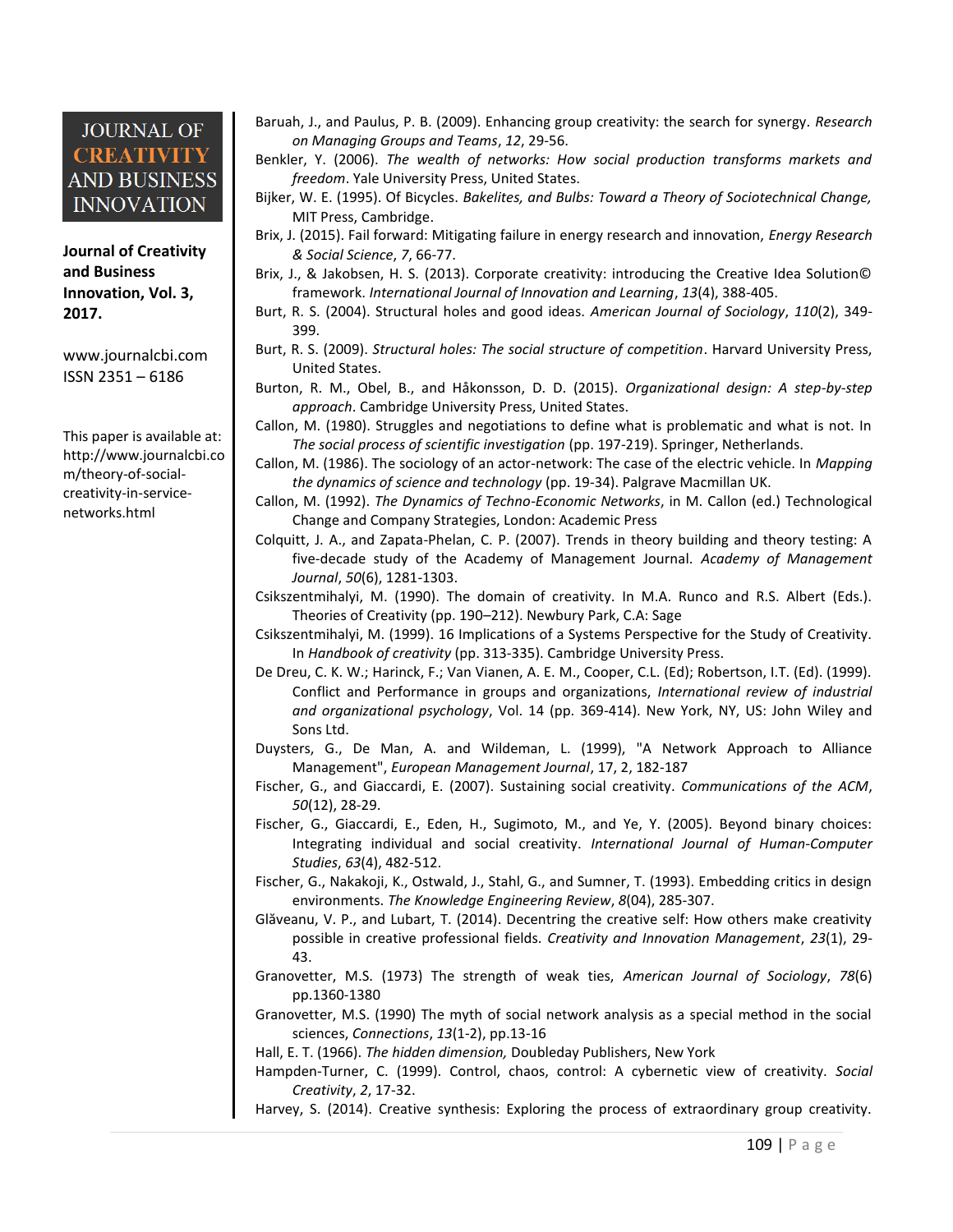**Journal of Creativity and Business Innovation, Vol. 3, 2017.**

[www.journalcbi.com](http://www.journalcbi.com/) ISSN 2351 – 6186

This paper is available at: [http://www.journalcbi.co](http://www.journalcbi.com/ideation-using-analogies.html) [m/theory-of-social](http://www.journalcbi.com/ideation-using-analogies.html)[creativity-in-service](http://www.journalcbi.com/ideation-using-analogies.html)[networks.html](http://www.journalcbi.com/ideation-using-analogies.html) 

*Academy of Management Review*, *39*(3), 324-343.

- White, H. C. (1992). *Identity and control: A structural theory of social action*. Princeton University Press.
- Henneberg, Gruber and Naudé, (2012). Services networks: concept and research agenda. *Industrial Marketing Management*, 42(1), pp. 3-8.
- Jakobsen, H.S. (2015) *The art of planning and executing workshops* [in Danish], Invencis Publishing, Aarhus, Denmark
- Janis, I. L. (1982). *Groupthink: Psychological studies of policy decisions and fiascoes* (Vol. 349). Boston: Houghton Mifflin.
- Kluckhohn, F. R., and Strodtbeck, F. L. (1961). *Variations in value orientations*. Greenwood Press, Westport, USA
- Kratzer, J., Leenders, O. T. A., and Van Engelen, J. M. (2004). Stimulating the potential: Creative performance and communication in innovation teams. *Creativity and Innovation Management*, *13*(1), 63-71.
- Latour, B. (1988). *The Pasteurization of France followed by irreductions*. Harvard University Press, Cambridge
- Latour, B. (2005). Reassembling the social-an introduction to actor-network-theory. *Reassembling the Social-An Introduction to Actor-Network-Theory, by Bruno Latour, pp. 316. Foreword by Bruno Latour*. Oxford University Press.
- Leenders, R. T. A., Van Engelen, J. M., and Kratzer, J. (2003). Virtuality, communication, and new product team creativity: a social network perspective. *Journal of Engineering and Technology Management*, *20*(1), 69-92.
- Leonard, D., and Straus, S. (1997). Putting your company's whole brain to work. *Harvard Business Review*, *75*, 110-122.
- Locke, K., Golden-Biddle, K., and Feldman, M. S. (2008). Perspective-making doubt generative: Rethinking the role of doubt in the research process. *Organization Science*, *19*(6), 907-918.
- Mainemelis, C. (2010). Stealing fire: Creative deviance in the evolution of new ideas. *Academy of Management Review*, *35*(4), 558-578.
- McCrae, R. R. (1987). Creativity, divergent thinking, and openness to experience. *Journal of Personality and Social Psychology*, *52*(6), 1258.
- Montuori, A. (2003). The complexity of improvisation and the improvisation of complexity: Social science, art and creativity. *Human Relations*, *56*(2), 237-255.
- Morgan,F., Deeter-Schmelz,D.,and Moberg,C.R.(2007). Branding implications of partner firmfocal firm relationships in business-to-business service networks. *Journal of Business and Industrial Marketing,* 22(6): 372–382.
- Nemeth, C., and Nemeth-Brown, B. (2003). Better than individuals. In Paulus, P.B. and Nijstad, B.A. (eds.) *Group creativity: Innovation through collaboration*, (4), 63-84. Oxford University Press, New York.
- Nemeth, C. J., Personnaz, B., Personnaz, M., & Goncalo, J. A. (2004). The liberating role of conflict in group creativity: A study in two countries. *European Journal of Social Psychology*, *34*(4), 365-374.
- Nemeth, C. J., and Ormiston, M. (2007). Creative idea generation: Harmony versus stimulation. *European Journal of Social Psychology*, *37*(3), 524-535.
- Orton, J. D., and Weick, K. E. (1990). Loosely coupled systems: A reconceptualization. *Academy of Management Review*, *15*(2), 203-223.
- Ostrom, A. L., Bitner, M. J., Brown, S. W., Burkhard, K. A., Goul, M., Smith-Daniels, V., Demirkan, H., and Rabinovich, E. (2010), "Moving Forward and Making a Difference: Research Priorities for the Science of Service", *Journal of Service Research*, 13(1), 4-36.
- Peronard and Brix (in press). Sensemaking in collaborative networks: Creating and balancing activities in open business models, *International Journal of Entrepreneurship Innovation Management*, *X*(Y), 000-000.
- Parjanen, S. (2012). Experiencing creativity in the organization: from individual creativity to collective creativity. *Interdisciplinary Journal of Information, Knowledge, and Management*,